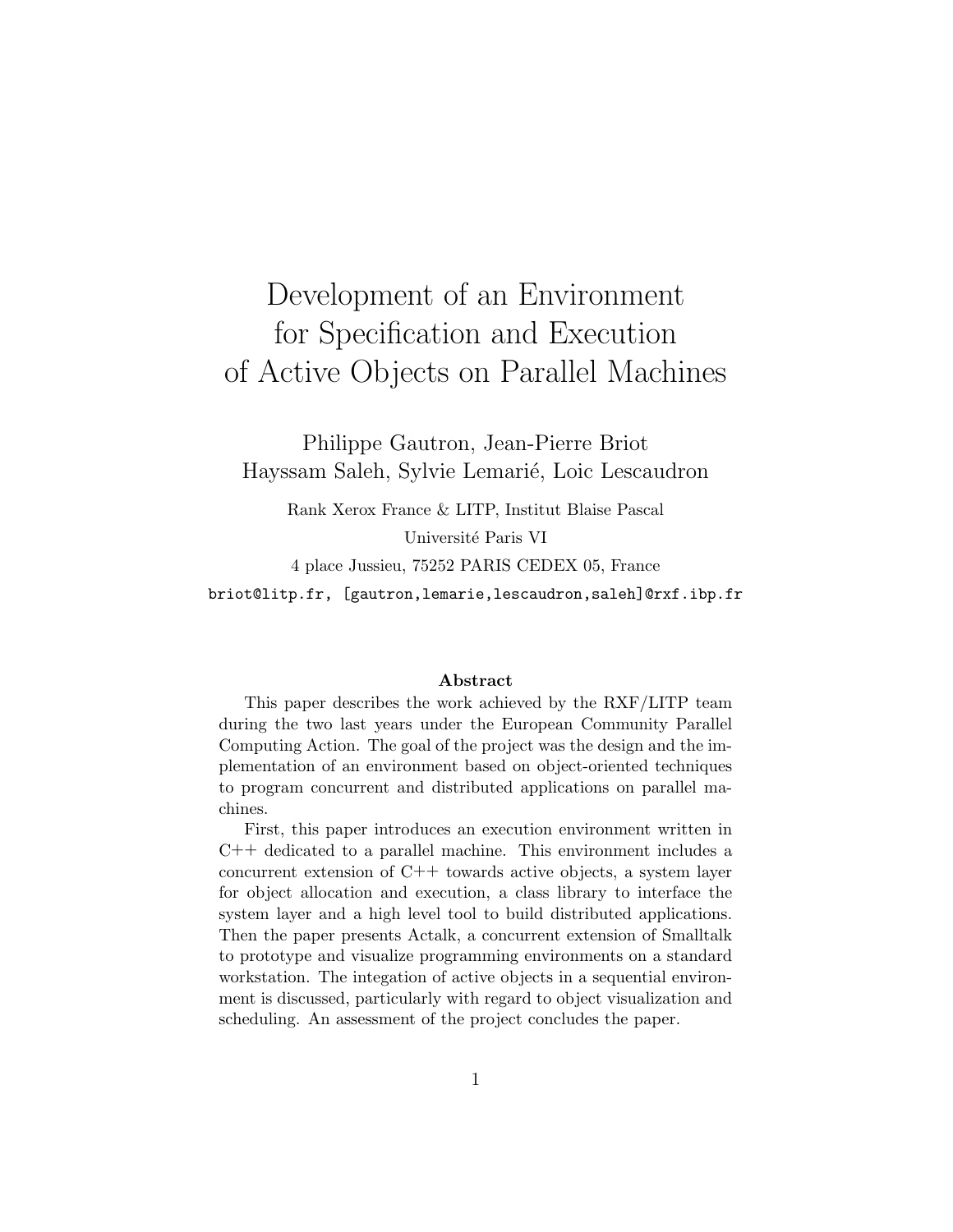# 1 Introduction

This paper describes the work achieved by the RXF/LITP team during the two last years under the European Community Parallel Computing Action. Implementation, experience gained and assessment are expressed in relation to the previous goals.

The overall goal of the project [Briot and Gautron 89] was the design and the implementation of an environment based on object-oriented techniques to program concurrent and distributed applications on parallel machines. Rather than, for example, focusing on a formal approach, we advocate the needs for specific environments (1) to help specifications, (2) to visualize experimentations, and then (3) to translate applications on a parallel execution environment. Object-oriented techniques are the common denominator to the different components of the project.

The environment we propose includes two different components: (1) an execution environment written in C++ and running on a parallel computer, and (2) a specification and experimentation environment running on top of Smalltalk-80<sup>1</sup> on a standard workstation. These two components can be stand-alone but were designed to be integrated in a distributed application development chain.

An important characteristic of our project was to rely on existing standard languages (Smalltalk and  $C++$ ), on a commercial machine dedicated to parallel computation (T-NODE) and on an available operating system suitable to a parallel machine ( $\text{Helios}^2$ ). These choices ensure a certain durability of our work in a domain where portability is an important issue. However, the languages cited were fairly designed with sequential environment in mind. This characteristic underlies the object model they supply: activation of passive objects within the executing environment of the whole application. On the contrary, concurrent and parallel programming needs the support of active objects with a separate executing environment attached to each running object. Thus the first observation we can do about our project is that the two components needed, at first, to extend the object model of Smalltalk

<sup>1</sup>Smalltalk-80 is a trademark of Parc Place Systems.

<sup>2</sup>Helios is a trademark of Perihelion Software.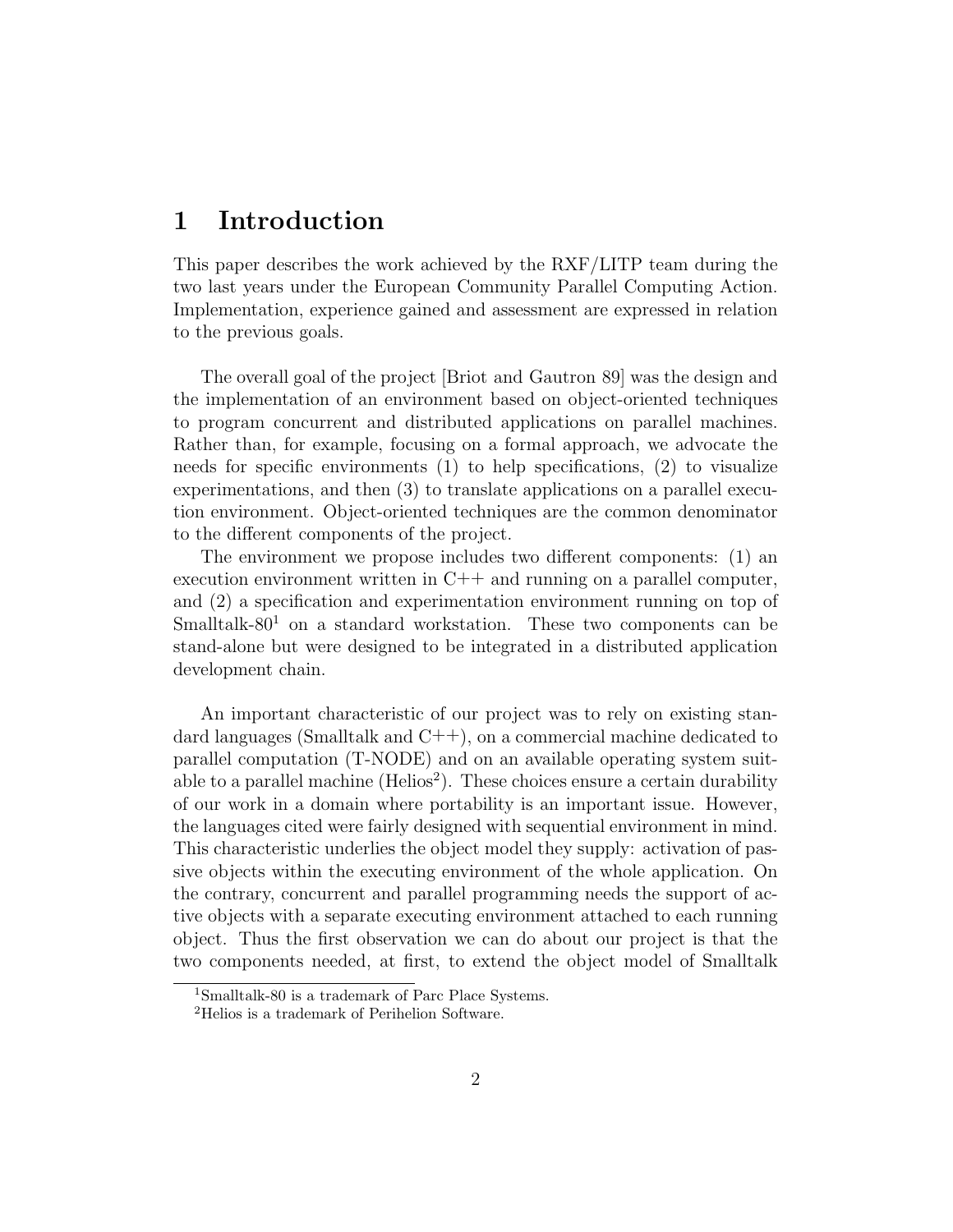and C++ to support active objects.

The rest of the paper is organized in two parts. Each part describes goals, implementation and experience of one component of the project. An overall assessment concludes the paper.

The hardware and software platform we used during the project include SUN-4 workstations, a T-NODE machine with 16 transputers (4M), the Helios operating system version 1.[1-2], Smalltalk-80 version 2.[4-5] and C++ version  $2.[0-1]$ .

# 2 System Layer

### 2.1 Objectives

The objective of the system layer was to provide the foundations for running concurrent and distributed applications on a parallel environment [Saleh and Gautron 91]. During the specifications, the following points were of specific interest:

- design and implementation of a concurrent extension of C++ towards active objects.
- design and implementation of a minimal system layer and of a class library in order to allocate and execute active objects on different nodes.
- extension of C++ to support object migration and persistence
- high level execution layer for building distributed applications.

Almost all these objectives have been reached, sometimes in a different manner that we advocated. For example, with respect to migration, we found unnecessary to extend the language and we decided to provide this service through a class library, matching de facto the object-oriented paradigms. The sections below describe the results of our work with regard to the objectives listed above.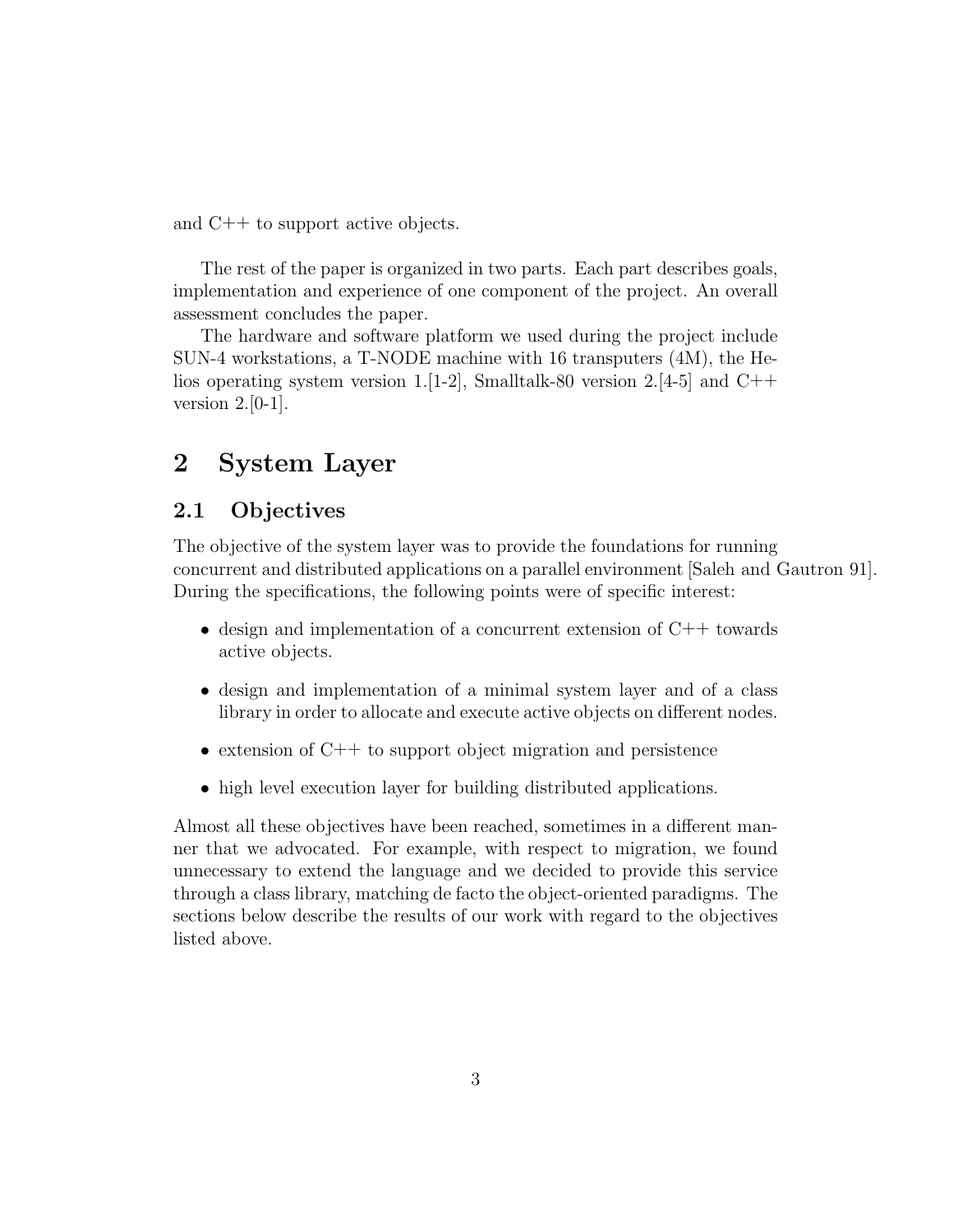# 2.2 A Synchronization Mechanism for Concurrent Object-Oriented Programming

This section focuses on the integration of concurrency in class-based objectoriented languages. Many researchers have already pointed out the interference between object-oriented features and concurrency control mechanism [Saleh and Gautron 91]. Our goal was to implement a concurrency control mechanism for  $C++$  objects that does not interfere with other language features. More precisely, our motivation was to address the following issues:

• it should be possible to design parallel object-oriented applications by reusing sequential components as such. For example, ACT++ [Kafura and Lee] and Rosette

[Tomlinson and Singh 89] supply a concurrency control mechanism requiring to re-write existing library components, thus restricting code reusability.

- concurrency control model should not have to interfere with other language behaviors. For example, Guide [Decouchant et al. 89] synchronization constraints interfere with inheritance, thus restricting language support.
- it should be possible to parameterize the concurrency control mechanism with informations included in incoming messages. For example, in the family of POOL languages [America 87, America 90], synchronization constraints can only be expressed according to the internal state of the object. Methods arguments cannot be parameters of constraints, thus restricting message acceptance policy.

We describe below how our concurrent extension of  $C++$  copes with these issues through an example, the readers and writers problem.

### 2.2.1 Reuse of Sequential Components

The class definition below describes the interface of a standard  $C++$  class with two member functions read and write that conform to the usual readerwriter scheme:

// Item is an arbitrary user-defined type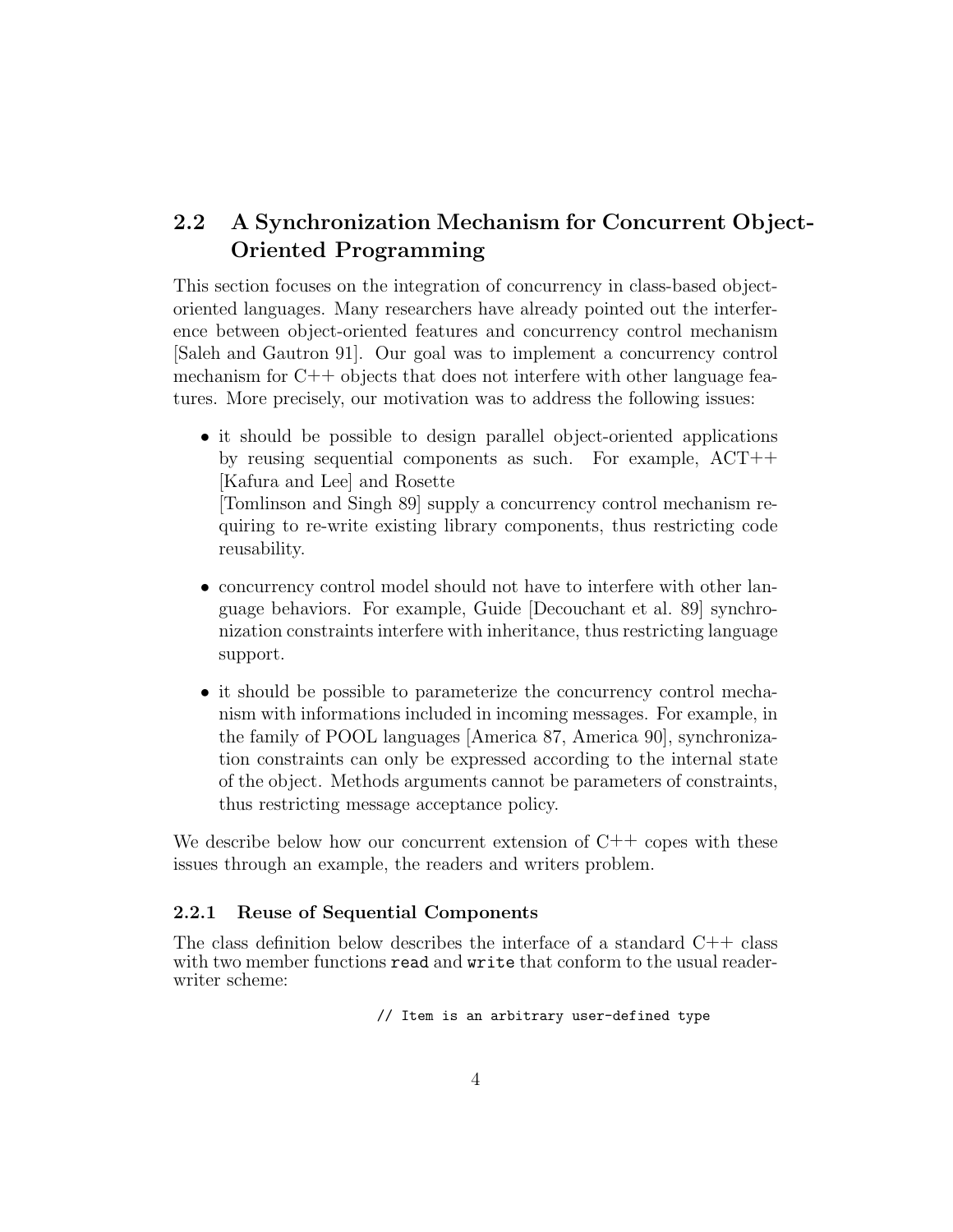```
class ReaderWriter {
    // private stuff
  public:
    Item read (int position);
    void write (Item, int position);
};
```
Our concurrent C++ compiler automatically generates code that makes any operations to be executed in mutual exclusion by default. Thus, the class above implements the reader-writer problem with only one writer active at the same time.

#### 2.2.2 Intra-Object Concurrency

Allowing different readers to be active at the same time requires a synchronization mechanism for intra-object concurrency. The class definition below introduces our model [Saleh and Gautron 92]: a derived class, NReaders 1Writer, specifies the synchronization constraints allowing N readers to be active at the same time:

```
class NReaders_1Writer : public ReaderWriter {
   boolean false () { return FALSE; }
 delay: \frac{1}{2} // access specifier
   false() delay read (int), read (int); // synchronization constraint
};
```
Readers and writers own the same priority and any reader waiting on the head of the queue may be activated as soon as no writer is active.

The delay declaration within the delay specifier above defines a synchronization condition attached to the member function read. In this example, it states that a reader may be activated when another reader is already active only if the condition false is not verified. In this trivial case, this is always the case, and any reader may be activated even if another reader is running. Operations are always mutually exclusive by default: two writers, or one writer and one reader, cannot be active at the same time.

#### 2.2.3 Message Acceptance Priority

We chose to implement message acceptance priority with a simple mechanism. An identical priority is assigned by default to each member function. This priority can be modified with a delay specification similar to the following: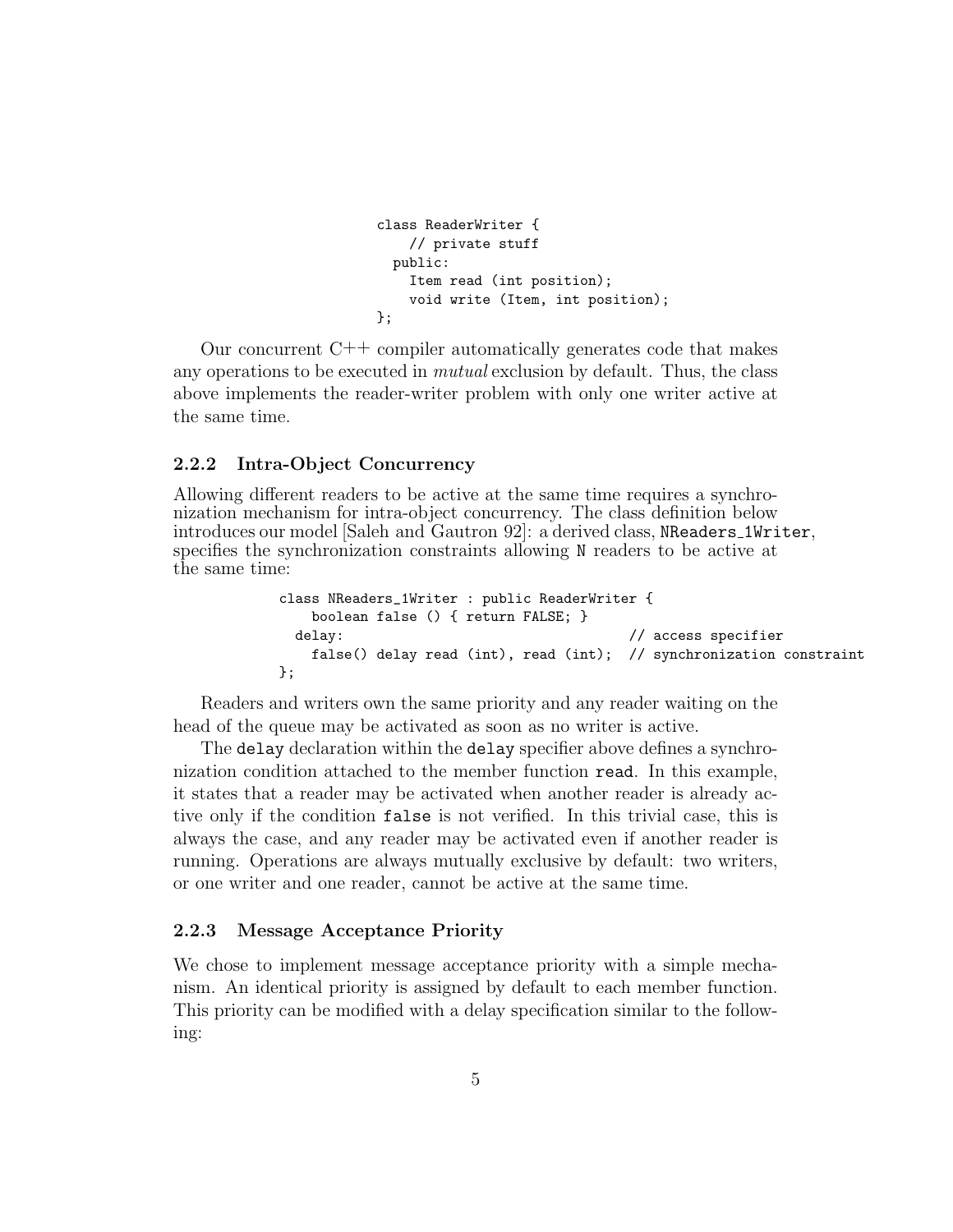#### Reader Priority

```
class NReaders_1Writer_ReaderPrio : public NReaders_1Writer {
  delay:
    read (int) > write (Item, int);
};
```
#### Writer Priority

```
class NReaders_1Writer_WriterPrio : public NReaders_1Writer {
  delay:
    read (int) < write (Item, int);
};
```
By default, all the operations applied on a same object are put on a same waiting queue and accepted for execution once their delay condition satisfied. The usual C++ comparison operators are used to arrange the priority levels. One queue per priority level is created and the object's scheduler processes a straighforward algorithm: high priority served first, FIFO mode within a same priority.

The priorities obey a sequential order. This model is simple but efficient. The number of queues is known at compile-time, simplifying implementation. Any ambiguity in the priority order entails a compile-time error.

## 2.3 A Basic System Layer Support for Distribution Management

Writing distributed applications amounts to define servers implementing services. Our system layer provides a framework to define servers in an objectoriented programming style. As first application to this system layer, our class library implements basic distributed services. This section briefly describes different facilities supplied by the system layer through the class library:

- object allocation, local as well as remote
- server construction. A base class Server is provided. A user-defined server simply inherits from this class and defines its public interface. Inheritance allows safe code reusability: for example, the base class will automatically creates the appropriate stream connections.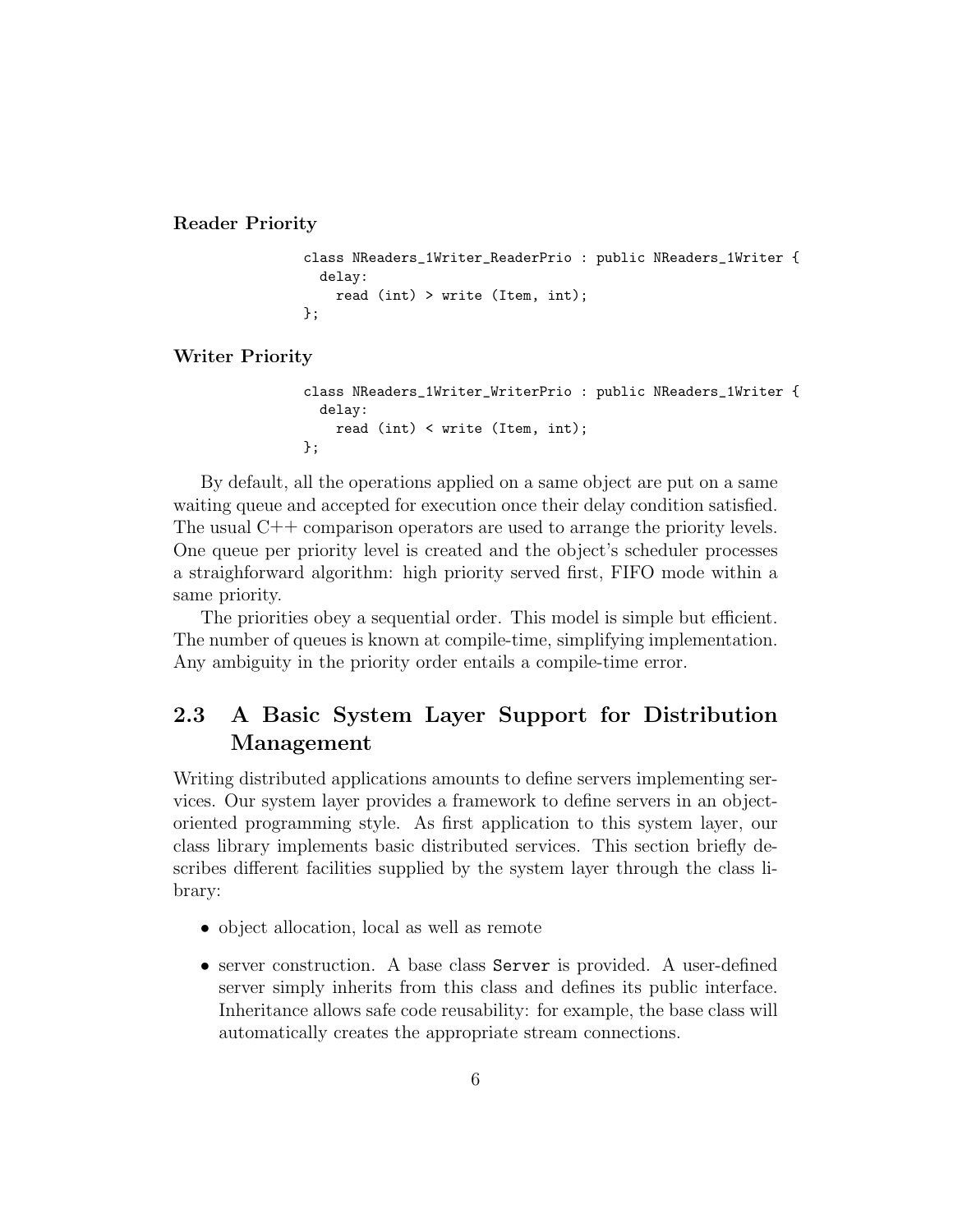- remote argument passing. A distributed application has to deal with function argument encoding/decoding to send/receive requests to/from the network. A simple external representation is provided to support this task.
- remote pointers. Remote allocation means remote pointers in order to execute operations on a remote object. Universal references are supplied to support transparent synchronous and asynchronous remote/local procedure calls. This last service is interfaced by different concurrent classes.
- several other services such as early replies (also called futures) are provided for data flow and "wait-by-necessity" programming.

### 2.3.1 Object Allocation

Two primitives support object allocation and de-allocation:

void\* remoteAllocation (char\* sitename, size\_t size); void freeSpace (char\* sitename, void\* addr);

remoteAllocation allocates size bytes onthe remote site referred to by sitename, the logical configuration name of the site (/Cluster/00 for example). The following steps are processed:

- locate the memory server on the remote site. If not present, dynamically load it and then open a connection between the local and remote sites.
- send a request for memory allocation and return the remote reference.
- close the connection and keep in a local cache the waiting port of the memory server so that future request be served faster.

Conversely, freeSpace frees the memory pointed to by addr on site sitename.

### 2.3.2 Server Construction

A user-defined server derives from the class Server. The derived class provides as constructor argument an array of pointers that describe its service. For example: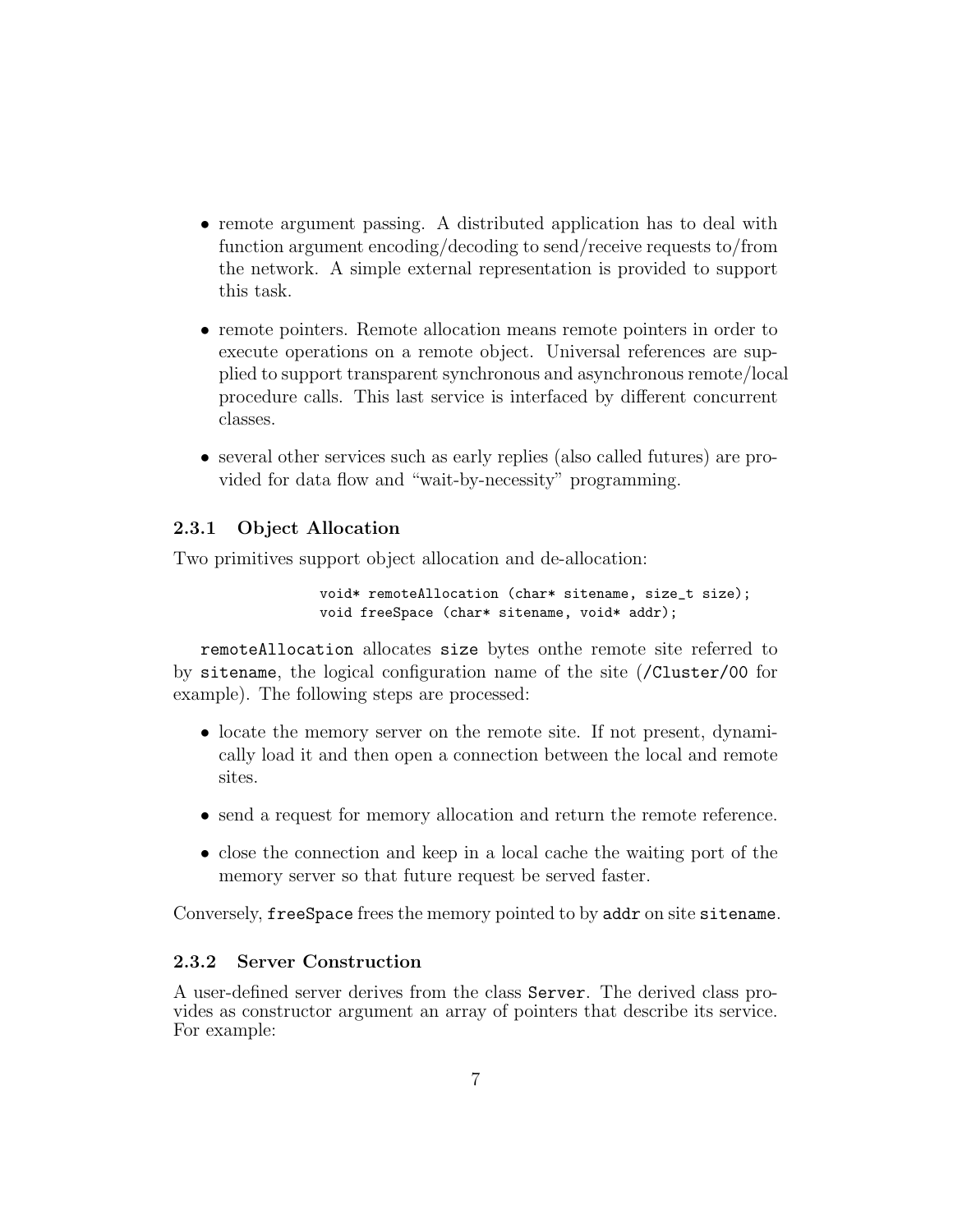```
// a code server for class X
class X_Server : public Server {
  public:
      // constructor arguments are passed to the base class constructor
    X_Server (char* serverName, MemFctPtr* serverFct[])
    : Server (serverName, serverFct) {}
};
```
serverFct is an array of functions (not described here) defined to encapsulate the calls to member functions of class X. This mechanical task can be automatically achieved with the support of a high level tool such as a stub generator (see section 2.5).

#### 2.3.3 Remote Procedure Calls

Client-server communications are usually implemented with the support of a remote procedure call (RPC) mechanism. Any RPC protocol requires the client and the server to agree on argument passing format. In our library, packing and unpacking of arguments are achieved through the medium of the class Message. The following example outlines how the arguments of a simple member function void  $X: m(\text{Arg } a1, \text{Arg } a2)$  are encoded:

```
void X::m(Arg a1, Arg a2) {
   Connection connection ("X_CodeServer");
   Message mess (2, 2*sizeof(Arg));
   mess.set (opcode(m)); // built-in opcode
   mess.insert (a1, sizeof(Arg);
   mess.insert (a2, sizeof(Arg);
   connection.SendRequest (mess);
    ...
}
```
Again, this mechanical task can be automatically achieved with the support of a high level tool.

#### 2.3.4 Remote Pointers

Remote pointers, as well as usual pointers, may be created from any arbitrary type. Some kind of genericity must be thus provided for allowing the creation of arbitrary remote pointers. Our library supplies a parameterized class<sup>3</sup> Pointer, with the original type of the remote pointer as class argument:

<sup>&</sup>lt;sup>3</sup>Template in  $C++$  terminology.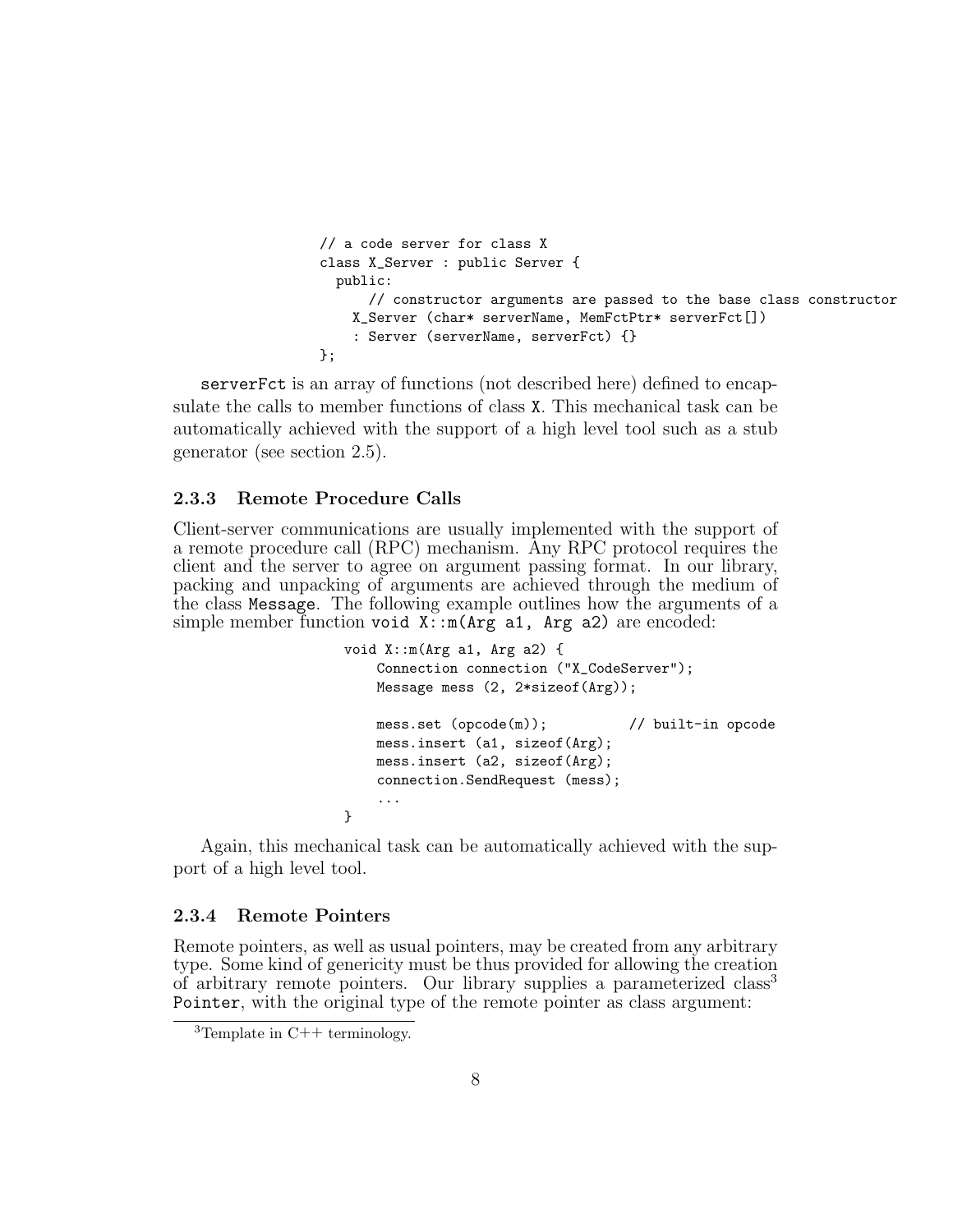```
template <class T> class Pointer<T> {
    // private stuff
  public:
   Pointer (char* sitename = 0); // creates a remote pointer
    T* operator->(); \frac{1}{2} // operator overloading
};
```
The class constructor allocates a remote pointer (local by default) to an instance of the class argument. This latter class must provide a constructor without argument. For example:

```
class X {
    ...
  public:
    X();
    void initialize();
    void m();
};
Pointer <X> rptr; // class instantiation and
                     // remote instance creation: call to X::X()
rptr->initialize(); // remote initialization
rptr\rightarrow m(); // remote call to m
```
Remote pointers allow remote procedure calls to appear as local calls. In the parameterized class declaration above, the message send operator "->" is redefined. A call through a Pointer<T> object is the same whereas the object is local or remote. The "->" operation returns a reference to the object if the caller and the callee are located on the same site, a reference to a stub connected to the code server of the remote object otherwise. This approach makes remote calls to appear local to the client code without language extension or compiler modification.

### 2.4 Object Migration and Persistence

The migration issue has been addressed, but is not yet fully implemented. The persistence issue has not been addressed. Our previous decision was to provide migration through a language extension. We found it unnecessary and, instead, we provide a library class: each potentially migrable object inherits from the generic class Migrable. For example:

```
template <class T> class Migrable<T> {
    // private stuff
```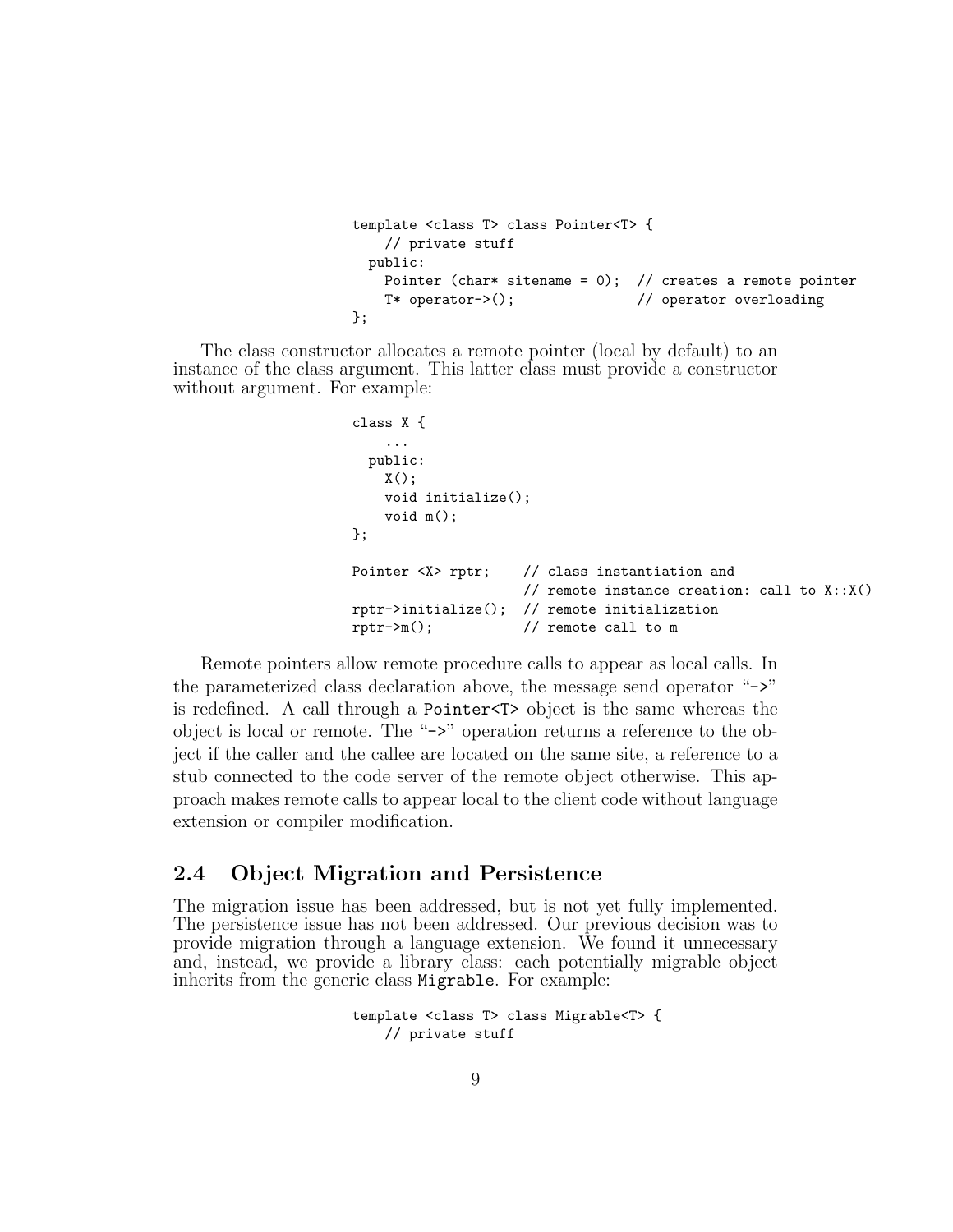Figure 1: System layer object model.

```
public:
    Pointer<T> Migrate (char* sitename);
};
// Object is an arbitrary type
class MigrableObject : public Migrable<Object> {
   ...
};
```
The particularity of this model is to consider migration not as a language feature but as an object property. Indeed, making an object migrable only requires a user class to inherit from the class Migrable.

### 2.5 High Level System Interface

Although our system layer is interfaced with a class library that significantly reduces the complexity inherent to distributed applications, the programmer still has to write mechanical and error-prone tasks. To face this issue, we provide a high level tool, a stub generator, with the user code as input and the different pieces necessary to build a distributed application as output. This includes code servers, stub objects, encoding/decoding of arguments, translation of local address to universal adresses when needed. This tool is supplied as an independent  $C++$  application.

### 2.6 Object Model

The figure 1 summarizes our object model as supplied by the system layer and used by the stub generator. It shows three nodes referred to as  $/$ Cluster $/$ 0[0-1-2]. Three pointers are created from node 00, one local (ptr0) and two remote  $(\text{ptr}[1-2])$ . A procedure call through  $\text{ptr0}$  is just a local indirection to the real object. ptr1 and ptr2 are two stubs with each two fields, the object address on a given site and the local address of the code server for the class referred to by these pointers. Procedure calls through ptr1 and ptr2 are forwarded to the remote site by the local and remote parts of the code server.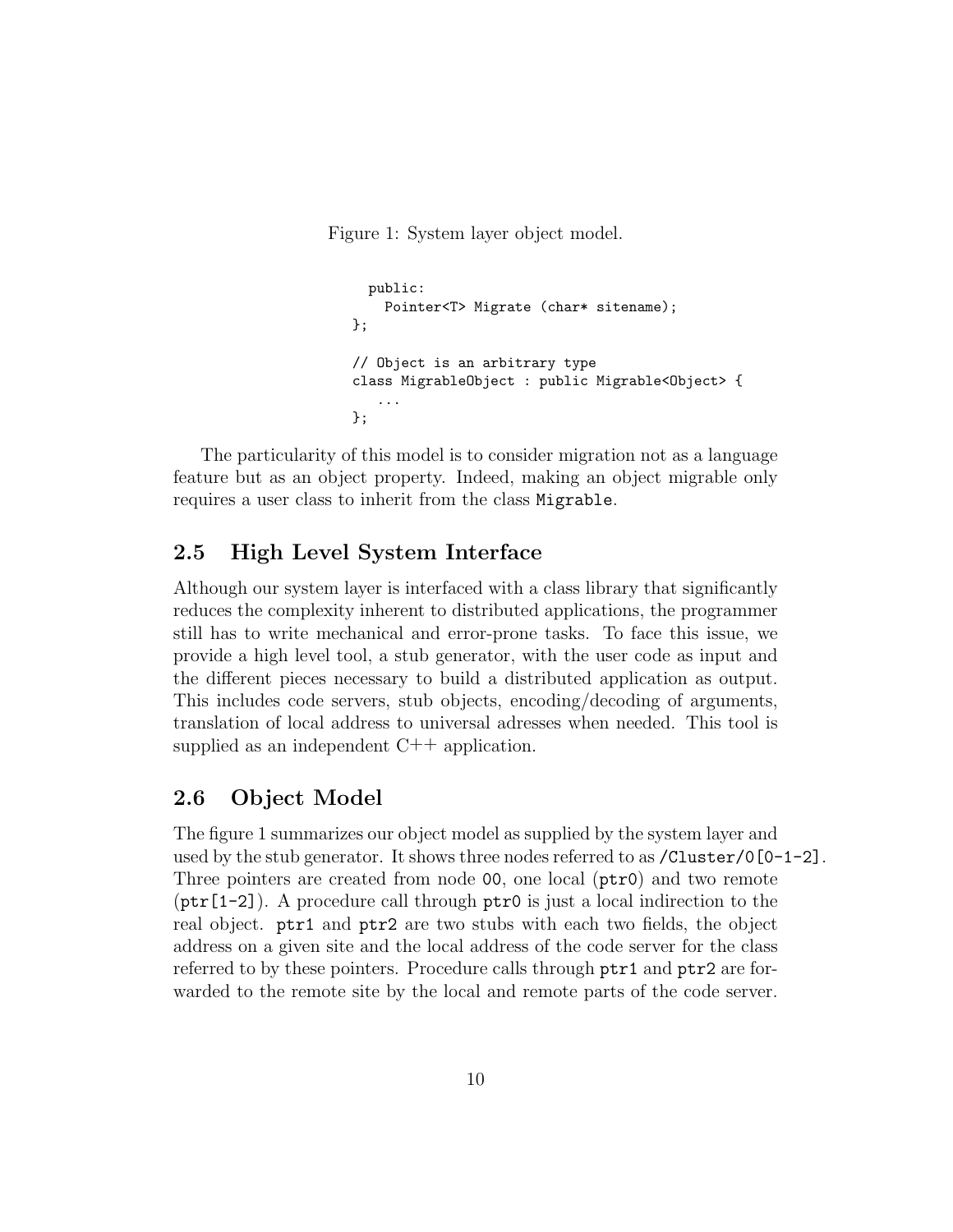### 2.7 Conclusion

Our class library supplies a clean, modular and efficient interface to the system layer. The class library illustrates the power of taxonomy claimed by the object-oriented technology and the expressiveness of the generic class model. For example, the transparent localization eases porting applications written on monoprocessor machine onto a distributed memory machine.

The system layer is independent of a specific architecture. Although Helios was our privileged target, porting our implementation should only require the underlying operating system to provide network communication facilities, a server management support and a task system on each node.

# 3 Prototyping Programming Environments

### 3.1 Objectives

The second part of the project focuses on programming environments for concurrent (and distributed) programs. It is obvious that because of the multiple, complex, and non deterministic nature of concurrent programming, sophisticated programming environments to describe, visualize, monitor, and debug such programs are not a feature but a necessity. The nature and computation models of concurrent programming are not fully mature yet. Consequently it makes more sense for us to prototype programming environments for concurrent systems which should be modular and flexible enough for further evolution. We advocate designing new programming environment prototypes starting from existing sophisticated programming environments that we can find in standard (sequential) programming languages. We keep the same object-orientation for the whole project. Meanwhile, as opposed to the system-layer sub-project (see Section 2) which chose  $C++$  as the development language, we chose Smalltalk-80 for its rich, flexible and reusable programming environment.

Our starting point is a testbed for object-oriented concurrent programming (OOCP) languages based on Smalltalk-80. This system (namely Actalk) gives a good integration of active objects (we call them actors) into the Smalltalk-80 environment. We will first introduce the Actalk system. Then we will focus on the way we extend standard Smalltalk-80 programming environment to provide a prototype programming environment for object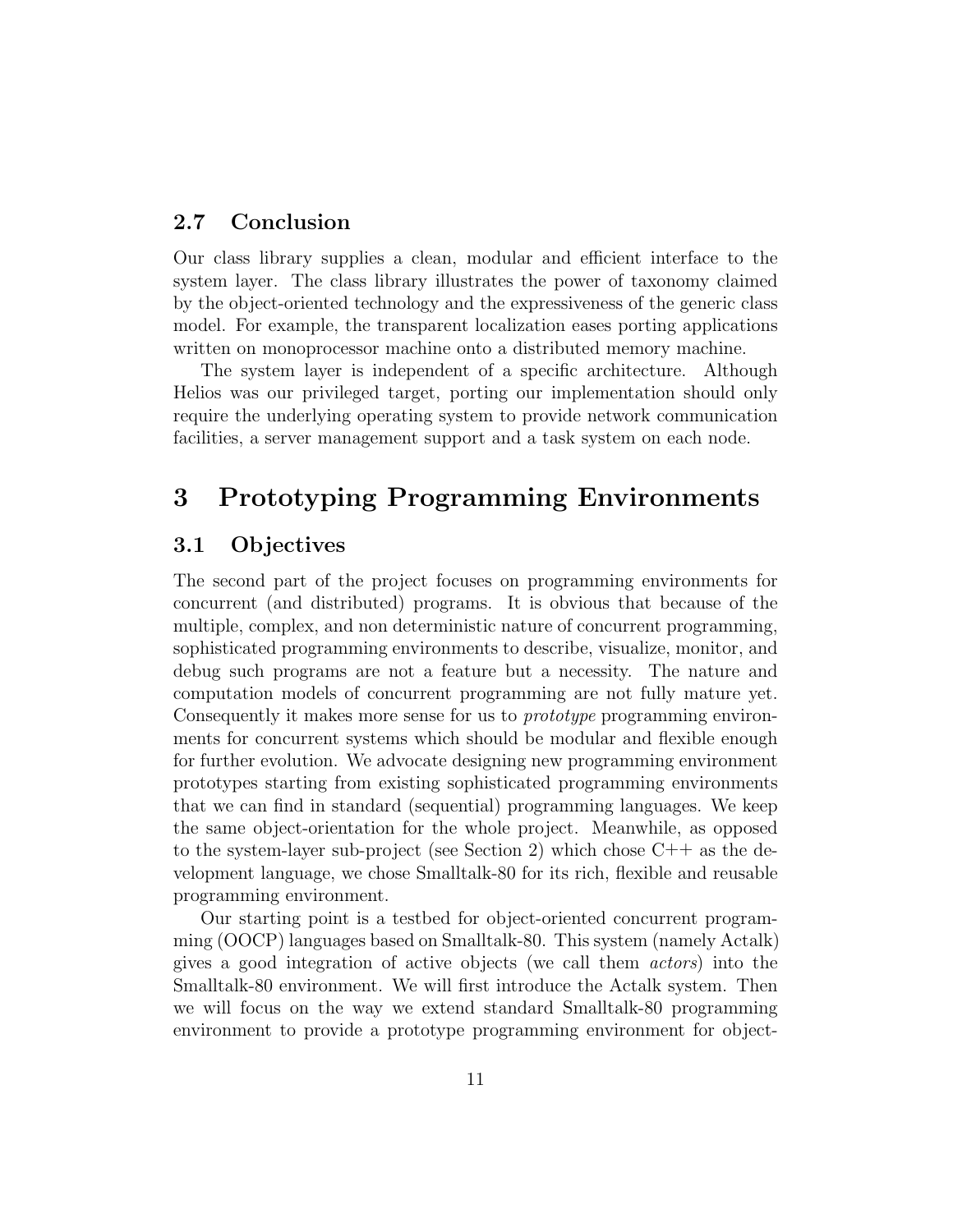oriented concurrent systems. This will include: extension of the Smalltalk-80 user-interface framework (MVC), and design of a generic scheduler. Other environment tools will also be discussed. This work focuses on the Smalltalk-80 system, but we firmly believe that our experience and design of prototype tools is general enough to be useful for other systems.

### 3.2 Overview of Actalk

Goals and Architecture Actalk is a testbed for modeling, classifying and experimenting with OOCP languages. Actalk is based on Smalltalk-80 (referred to as ST80 in the following). It introduces active objects communicating through asynchronous message passing in ST80. We call them actors and Actalk stands for actors in Smalltalk.

The Actalk system started on a pedagogical basis, as a way to model in a minimal way various kinds of actor-based languages (for instance the Actor model of computation [Agha 86], and ABCL/1 [ABCL 90]). Such descriptions are implemented as subclasses of the two classes composing the Actalk minimal kernel, namely:

- the class Actor, expressing the structure of actors and the semantics of asynchronous message passing,
- and the class ActorBehavior expressing the semantics of behaviors (of actors) handling incoming messages.

Actalk has been further described in [Briot 89].

Programming Environment Because Actalk actors are well integrated into the ST80 system, they automatically benefit from the standard ST80 programming environment. We further extended this standard environment to support the specificity of actors. Tools such as a user-interface generator for actors, based on the ST80 MVC paradigm (in section 3.3), and a generic scheduler (in section 3.4) have been developed.

Applications Actalk has been used within the Oks [Voyer 89] system in order to compile production rules into concurrent demons. Actalk has been also used in order to describe various Distributed AI systems, by extending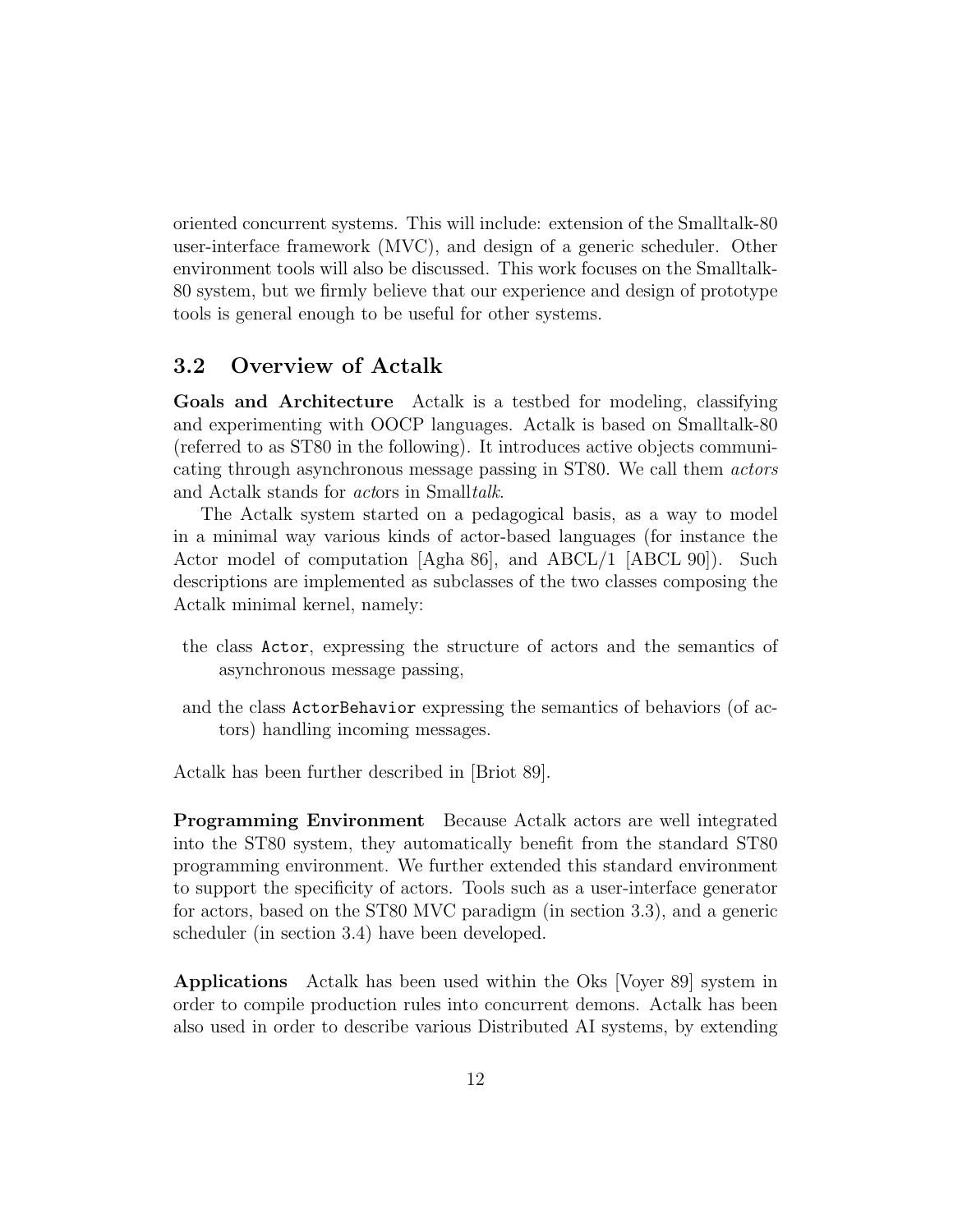the concept of actor into the concept of agent. Platforms for coarse grain cognitive agents [Bouron et al. 90], as well as for fine grain reactive agents [Drogoul et al. 91], have been successfully developed on top of Actalk.

An Example: Generating Prime Numbers In order to give a taste of the development and visualization of programs in the Actalk environment, we shortly describe an example and show a display of its execution. This example models the generation of prime numbers through an ordered chain of filters (sieves), one filter for each prime number already found. Every integer, until some limit, will be checked through this chain of filters. Each filter checks if the incoming integer is a multiple of the prime number it models. If so, the integer is rejected, otherwise it will be checked by (sent to) next prime filter. If the filter is the last of the chain, this means that a new prime number has been discovered. Consequently a new filter is created for this new prime number and linked at the end of the chain.

Definition of class PrimeFilter is given below. n is the prime number modeled by the filter, and next is the next filter in the chain. We omit definition of method n: for initializing instance variable n.

```
ActorBehavior subclass: #PrimeFilter
   instanceVariableNames: 'n next '
   classVariableNames: ''
   poolDictionaries: ''
   category: 'Actalk-Examples'!
!PrimeFilter methodsFor: 'script'!
filter: i
   i \setminus n = 0 ifFalse: [next isNil
     ifTrue:[next:= (self class new n: i) actor]
     ifFalse:[next filter: i]]! !
"-- -- -- -- -- -- -- -- -- -- -- -- -- "!
!PrimeFilter class methodsFor: 'example'!
upTo: max
   "PrimeFilter upTo: 100"
   | two |
   two := (self new n: 2) actor.
   2 to: max do:[:i | two filter: i]! !
```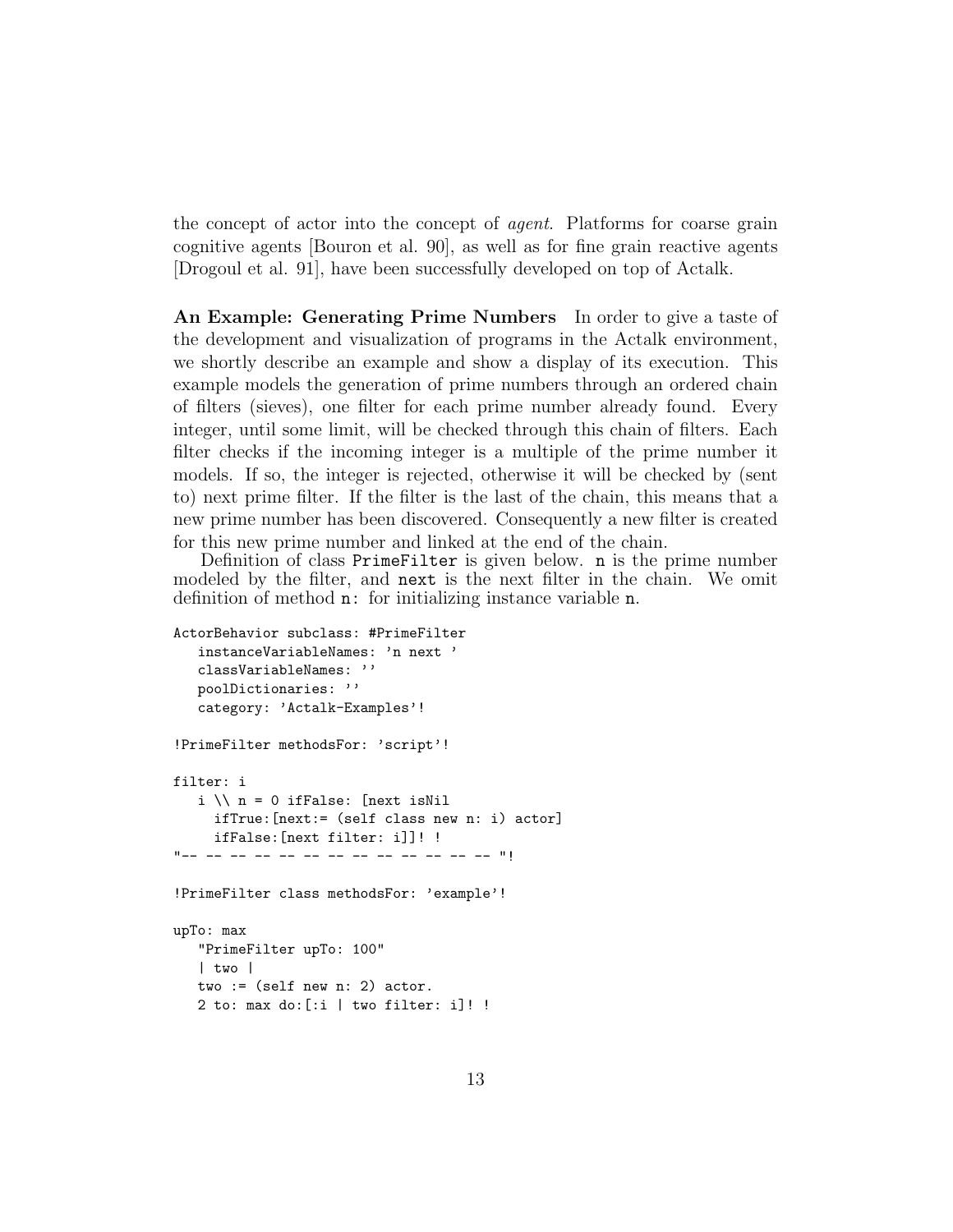A snapshot of the corresponding computation, introducing some of the tools of the Actalk programming environment, is shown in Figure 2.

### 3.3 Actalk MVC

The Model View Controller (MVC) is the standard paradigm for developing interactive applications in ST80. Three abstract classes are provided to take over the operations related to a particular aspect of the user interface:

the model which holds the application's state and behavior,

the view which is concerned with displaying the application's state,

and the controller which coordinates user actions (or inputs) with the model and the view [Krasner and Pope 88].

### 3.3.1 Lacks of the Standard MVC Model

The MVC paradigm provides, at the abstract level, a convenient methodology for modular interface construction. However MVC is not directly usable to visualize concurrent objects because it makes several assumptions about the nature of objects (they are supposed to be passive objects, i.e., no activity on their own). The use of the MVC interface may become frustrating and error generating for the end-user because of the interferences that nonpassive objects (actors) generate on the screen. In the snapshot shown in Figure 3, the user is currently interacting with the system browser, while some Actalk simulation of Conway's Life's game is concurrently displaying successive generations.

A careful study of the MVC abstract classes leads us to the following observations:

• Models are supposed to be passive. In the standard MVC framework, the state modification of a model is controlled by the user (via the controller part of the interface).

As opposed to passive objects, active objects (actors) may change their state independently of the user interaction. Actors may ask their views for a redisplay in a window that could be inactive, or while the user is moving or resizing it. This can lead to interferences and confusing representations of objects on the screen.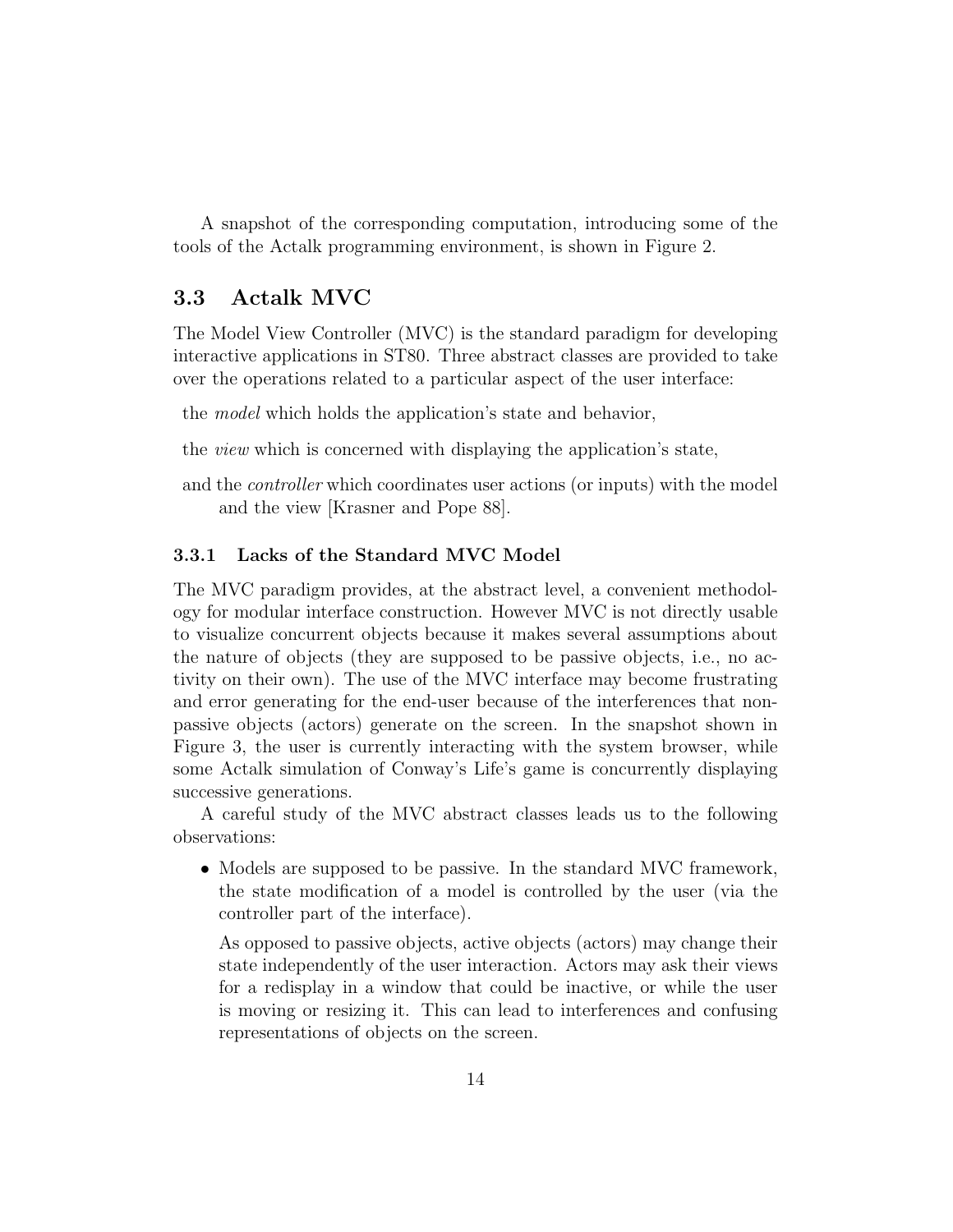Figure 2: Example: generating prime numbers.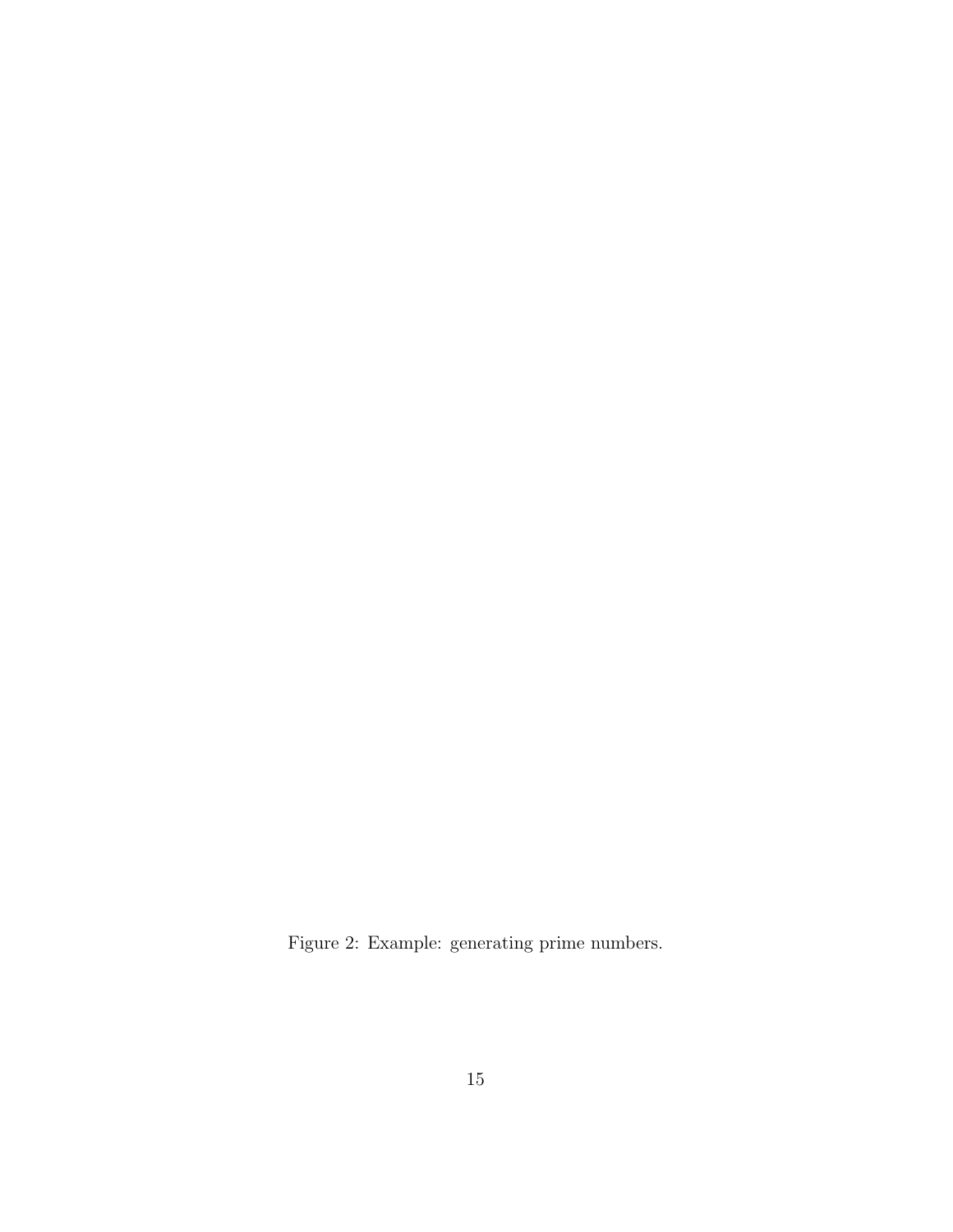Figure 3: Illustration of interferences: display of Life's game.

• The original MVC uses bitmap images (caches) in order to restore back contents of windows when they are moved, resized or closed. The problem is that a window cached image is updated in only one case: when the user disactivates it. A window image (accordingly to the ST80 MVC paradigm) cannot change while the window is inactive because models are passive objects.

This assumption does not stand for actors because they can change their state at arbitrary time. Activating a window in such a case may have the effect of displaying the cached image which stores an obsolete representation of the model state. Other subtle interference problems may occur, and are described in [Bouabsa 90].

#### 3.3.2 A New MVC Dedicated to Actors

Goals and Design As explained above, we have to extend the MVC in order to provide a satisfying interactive interface for actors. Our extension should ensure that:

• the user is able to take control over the representation (view) of an actor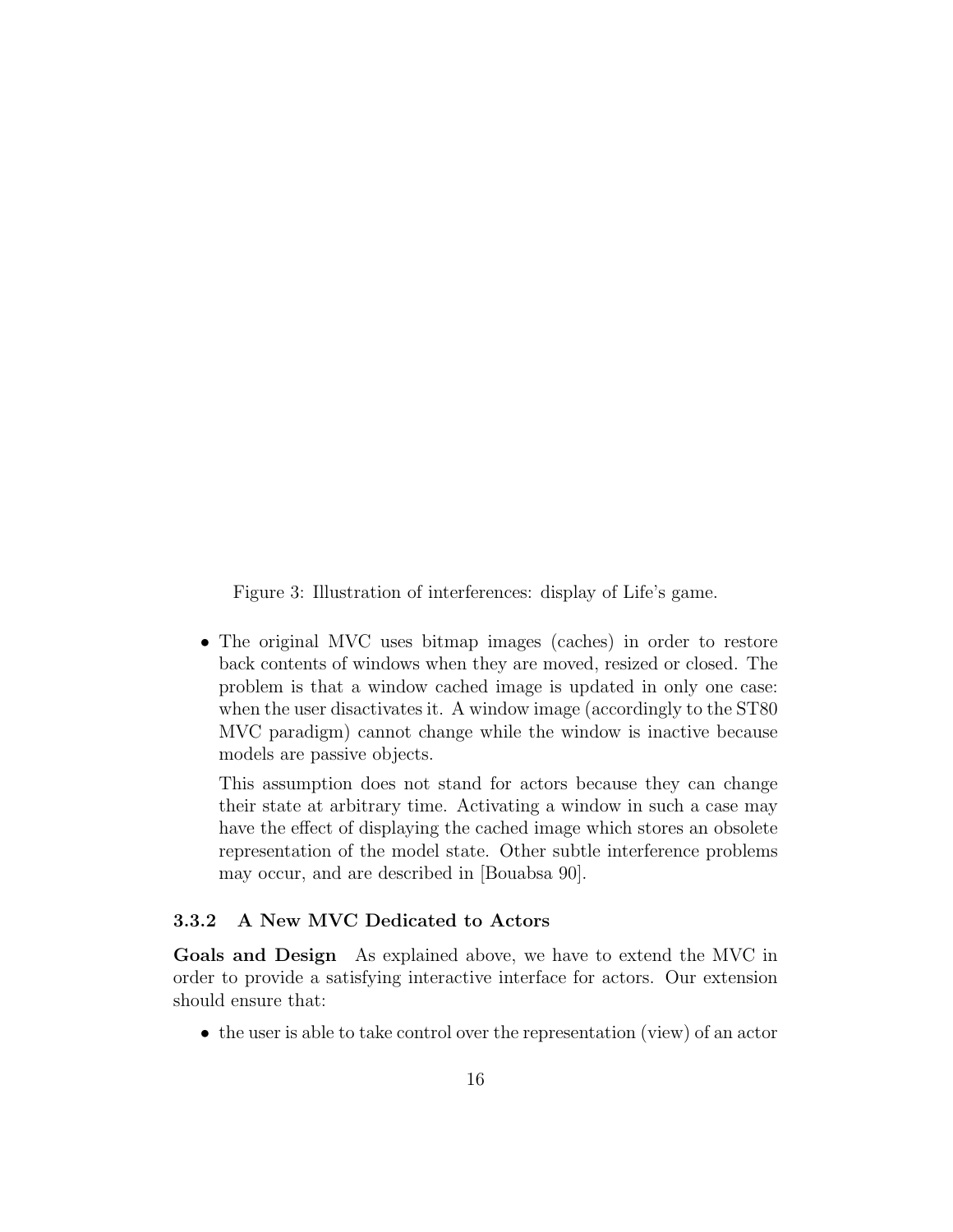at any time: while the actor is computing, and even if it attempts to update its view,

• the actor is not suspended while the view is accessed by the user in order to keep a high level of concurrency.

We chose the following strategy: giving higher priority to control (interaction) over update. This means that the view will not be updated while the user interacts with the controller. We also give higher priority to computation over update. This means that the actor will keep computing concurrently during interaction, and that consequently updates will be temporarily disabled. At the end of the interaction, the view will be updated only once (the updates during inhibition are not bufferized).

The MVC extension should also allow:

- the visualization of actors in partially overlapped windows,
- the co-existence of standard tools (such as browsers, inspectors, debuggers,  $\dots$ ) with the new Actalk tools: the end-user must keep benefits of using the standard tools provided by Smalltalk-80.

Managing Visualization in Overlapping Windows The solution we adopted to manage overlapping windows is to slightly extend the MVC. In this solution, views associated to an actor must display information on the cache of the window. Each time the contents of the cache is updated, the window is asked to display it in its visible parts, without affecting the contents of windows that may overlap it (its obscured parts). This type of windows is subdivided into visible parts (parts that are not overlapped by any window) and obscured parts (invisible parts).

Informations about visibility of windows is automatically updated by the window manager of ST80 each time the structure of the screen is changed (i.e., each time a window is moved, reframed, collapsed, opened or closed). During this updating, displaying of actors is disabled until new visibility information has been computed.

In order to keep a high level of concurrency, windows that may want to update themselves on the screen while visibility information is not available are not suspended: they inform the window manager that their contents have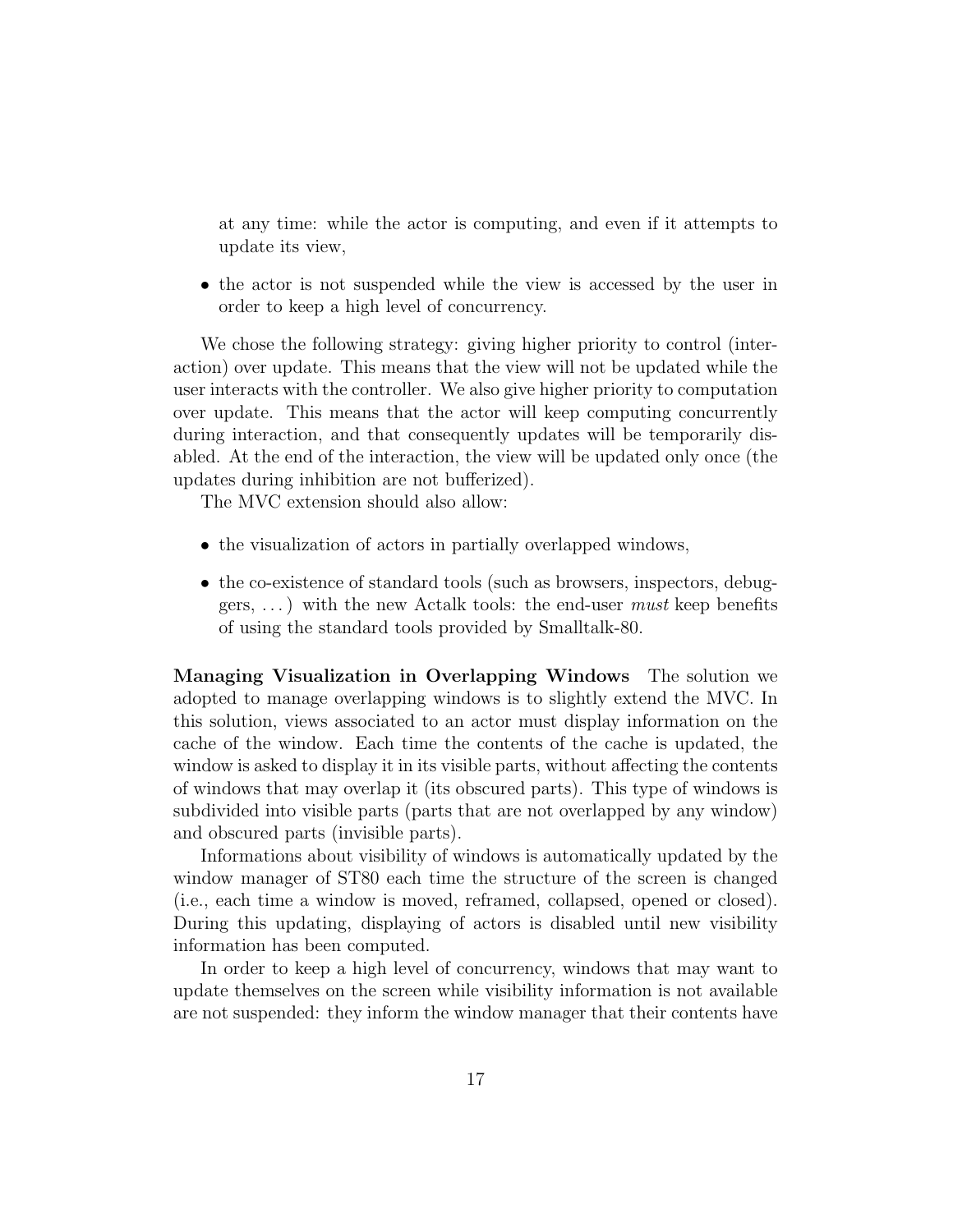Figure 4: Interface generated for prime numbers algorithm.

changed, and let their models (actors) continue execution. The window manager automatically redraws those windows as soon as it finishes computing visibility information.

### 3.3.3 Automatic MVC Generator

In order to ease the programmer with the construction of MVC-based interfaces for actors, we offer an automated interactive generation of the interface (namely the view and controller classes). Figure 4 shows an example of interface automatically generated from each of the prime number filter composing the algorithm described in section 3.2.

Design We consider two complementary aspects as basic to visualize and control actors:

- state and messages : As in standard MVC, instance variables are displayed, and messages to be sent to the actor by the user may be selected through a menu.
- activity : This part is specific to actors. We display the contents of the mailbox of the actor, as well as the current message being processed. A menu provides the user some monitoring (suspend, sleep, step, resume...) of the actor activity.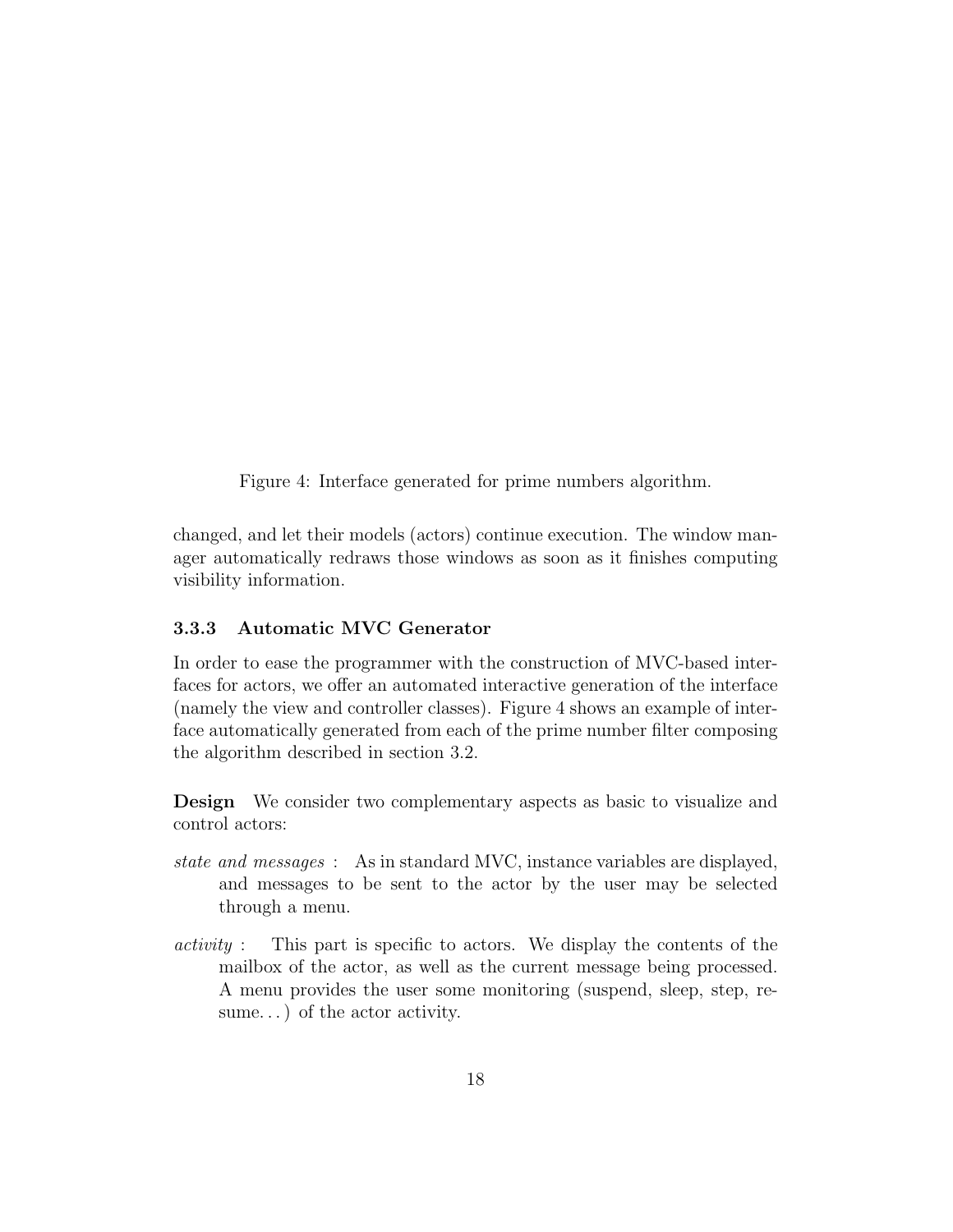The Actalk-MVC generator offers many others features and specially the following:

- *interactive description:* The user can choose, at generate time, what instance variables will be visualized. We intend to provide also nontextual (graphical) representations of numerical variables (for example, a gauge).
- *modularity:* The generator takes the hierarchy into account. When defining a hierarchy of models, their respective views and controllers automatically match this hierarchy.
- *genericity:* The generator is not limited to a specific actor model. For instance, this generator supports Agha's Actor computation model [Agha 86]. If the behavior is replaced by a structurally different one (e.g., whose instance variables differ), the view (and the controller) change accordingly.
- debugging tools: The user can dynamically control the way an actor computes messages (step by step, sleep. . . ). Those tools are well suited to spy and monitor the activity of actors.

### 3.4 Scheduling Actors

Implementing concurrent activities on a monoprocessor involves a mechanism to simulate parallelism by scheduling activities. Smalltalk-80 provides a multi-process mechanism controlled by a scheduler. But this scheduler is too limitative for our goals. We describe why and how we extended the standard ST80 scheduler for a finer and more generic control over concurrent activities.

### 3.4.1 The Standard Smalltalk-80 Scheduler

The standard ST80 scheduler is non-preemptive. A process keeps computing as long as it does not schedule explicitly. In our case, this forces the user to include explicit scheduling (the expression Processor yield) inside the methods describing behaviors of actors. This is of course too much low-level constraint.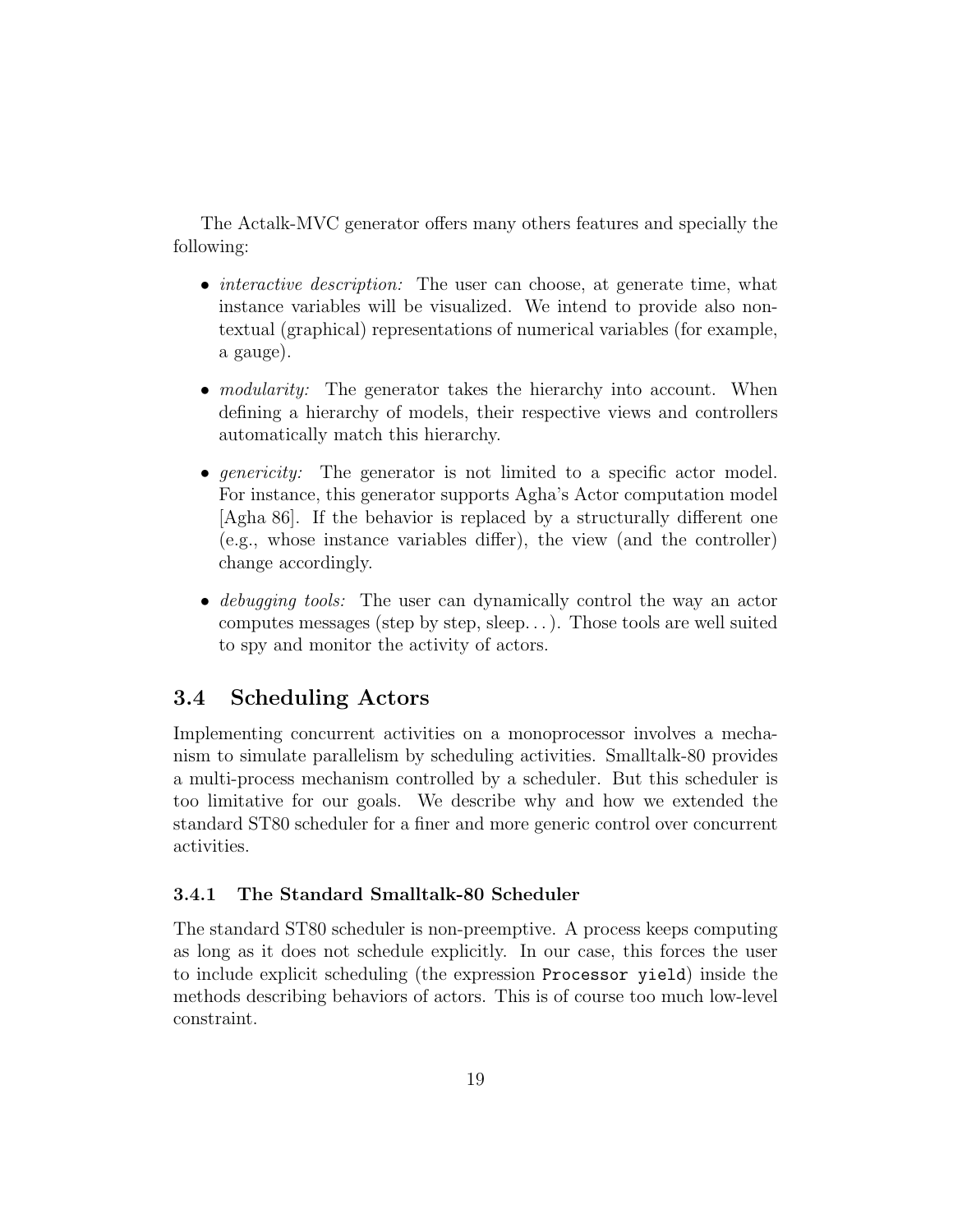#### 3.4.2 A Preemptive Scheduler for Actalk

Architecture The Actalk scheduler is described by a subclass of standard ST80 scheduler ProcessorScheduler, named PreemptiveProcessorScheduler. The scheduling policy of this scheduler is described by a method named run belonging to this class. The Actalk scheduler is implemented by a specific sleeping process which periodically awakes in order to perform scheduling, by calling method run. This scheduler process has a high priority in order to take immediate control when being awaken.

The Actalk scheduler is generic. It may be customized by defining subclasses and refining the run method. run methods are described as compositions of primitive scheduling actions. Currently two primitive scheduling actions are provided:

- *time-slicing* between ST80 processes, as provided by the ConcurrentSmalltalk scheduler [Okamura and Tokoro 90]. This is implemented by method yield.
- *scheduling* between actors. This is implemented by method schedule.

The distinction between these two concepts (two methods) provides a more precise and generic control over the scheduling of actors. For instance our generic scheduler may be customized for Agha's Actor computation model [Agha 86]. Such actors may have several activities concurrently. In that case, the CPU time allocated to such an actor is shared among its activities, being controlled by the scheduler.

The decomposition of the scheduling strategy in primitive scheduling actions is analog to the decomposition of the execution strategy of simulated objects in the simulation system described in [Goldberg and Robson 83, pages 443–445]. In this system, the user describes activities of a simulated object by defining the method tasks as a sequence of primitive activities such as holdFor: n, produceResource. . .

Time-slicing Time-slicing is achieved by performing yield action, defined in class

PreemptiveProcessorScheduler. It consists in changing the order of the activable processes in the ST80 scheduler table.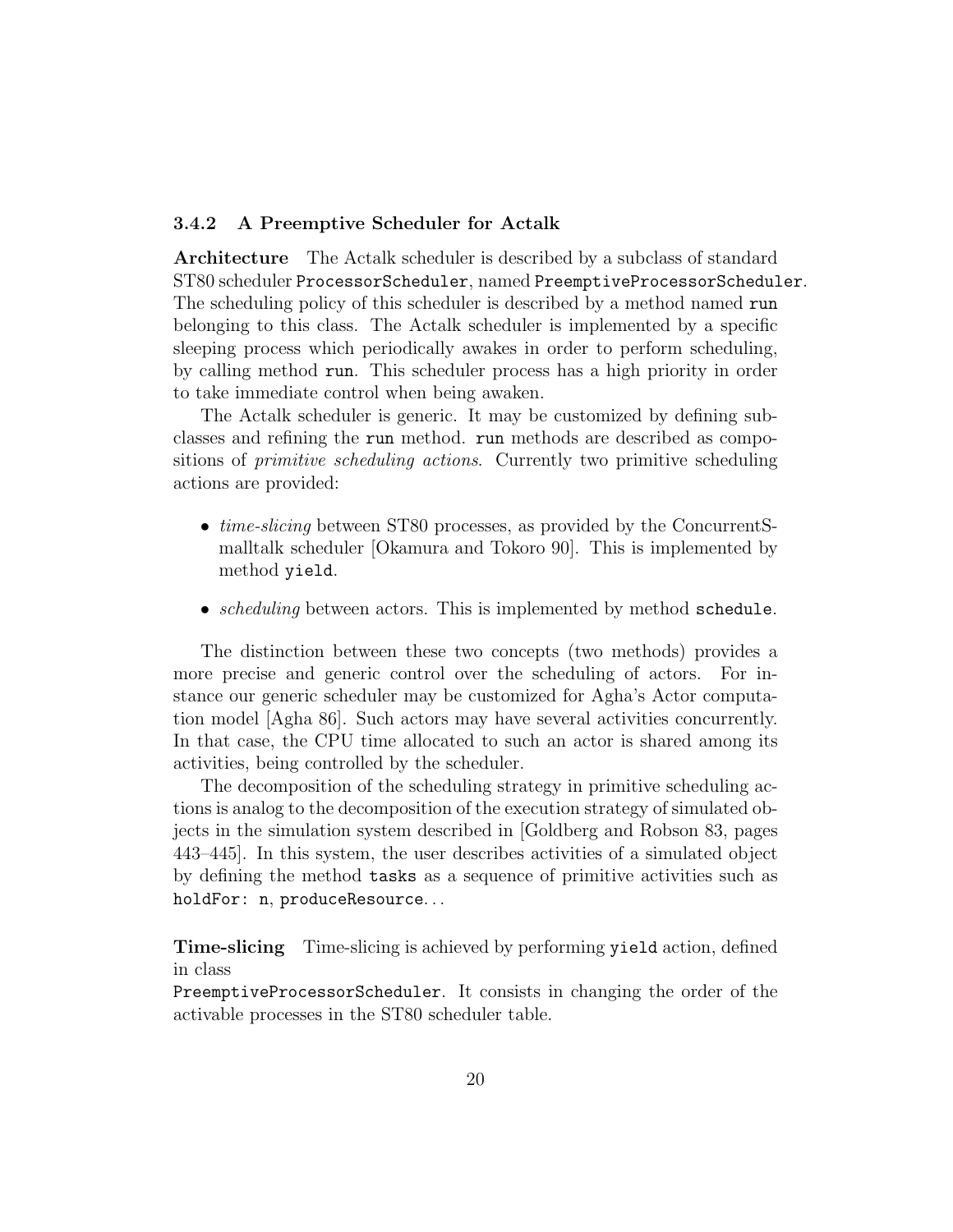The ST80 scheduler contains a eight entries table. Each entry corresponds to a different level of process priority and contains an ordered list of processes (waiting for the processor). The ST80 policy for choosing the next running process is to search in the ST80 scheduler table (in a decremental order accordingly to the priority) for the first non empty list. Then the first process belonging to this list is chosen.

To ensure time-slicing, the following strategy is used. When the Actalk scheduler process awakes, the standard ST80 scheduler puts back the process which was currently running (and just got replaced by the awaking scheduler process) at first position in its corresponding (priority) list. The Actalk scheduler then moves it from the first to the last position in the list. Consequently when the Actalk scheduler process returns to sleep, next (different) process in the list will be scheduled.

Scheduling We want (1) to ensure concurrency between ST80 applications and concurrent applications (written in Actalk) and (2) to control the way Actalk actors are scheduled. Consequently we defined Actalk processes as specific and owning their own scheduling policy, being distinct from standard ST80 processes.

Actalk processes belong to class PreemptibleProcess, a subclass of Process. The Actalk scheduler holds its own table of Actalk processes. It ensures that at most one Actalk process at a time is included in the ST80 scheduler.

The policy for choosing the next Actalk process to be scheduled among the ST80 processes is generic, and defined in the schedule method belonging to class PreemptiveProcessorScheduler. We can customize our scheduler, for instance to take into account sub-scheduling of behavior activities specific to Agha's Actor computation model.

Combining Time-Slicing and Scheduling The default scheduling policy defines a 20% ratio of scheduling/time-slicing (i.e., one actor scheduling every four ST80 processes time-slicing). The run method is defined accordingly:

!PreemptiveProcessorScheduler methodsFor: 'scheduling'!

```
run
   (nbTimeSlice >= 5)
      ifTrue:[nbTimeSlice := 0.
```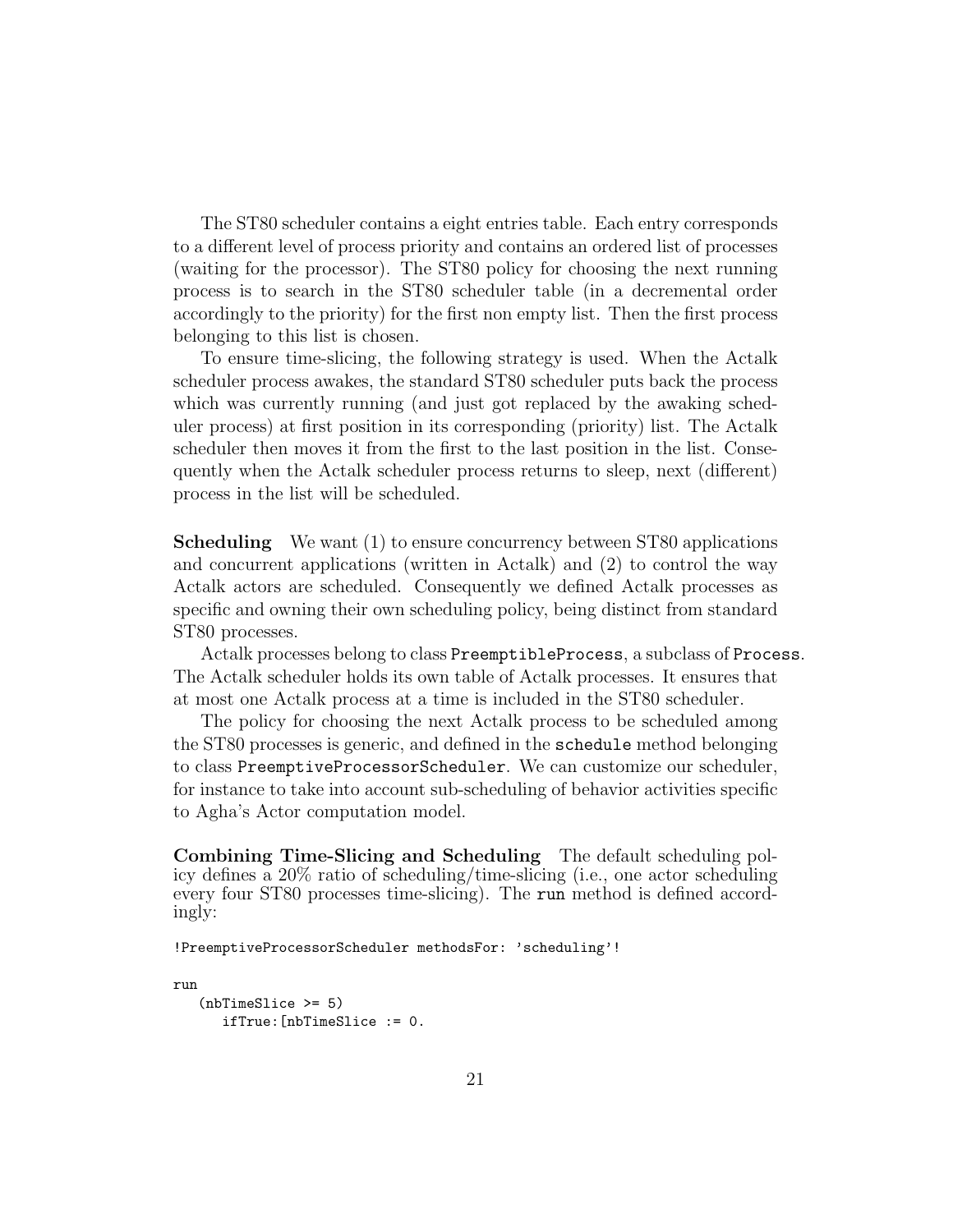Figure 5: Chronogram: overview visualization of scheduling.

```
self schedule]
ifFalse:[nbTimeSlice:=nbTimeSlice+1.
         self yield]! !
```
**Visualization** In order to visualize scheduling between actors, we designed a graphic tool. It is based on Pie menus described in [Lalonde and Pugh 89]. Figure 2 gives a sample of its use. Each actor is represented by a slice of the pie. The slice is highlighted when the actor is scheduled and removed when the actor dies. This tool allows dynamic visualization of scheduling events.

A complementary tool, called chronogram, records scheduling events (creation, destruction, activation . . . of actors), and is used to display a graphical overview (see Figure 5).

The user can easily find informations about:

- *time life:* creation and end of actors,
- *time slicing:* scheduling of actors,
- statistics: waiting duration between two activations of an actor,  $\dots$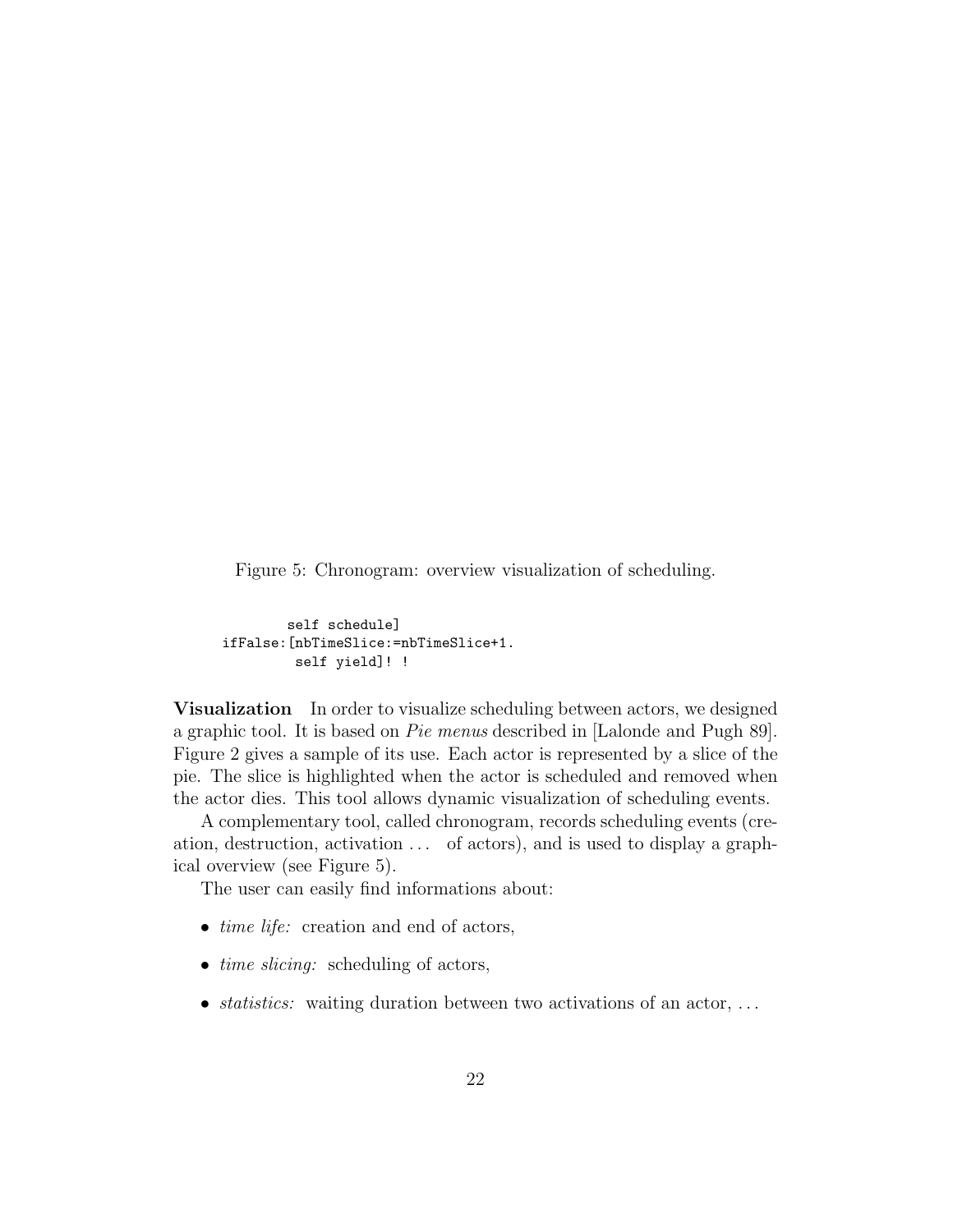As opposed to the Pie menu which provides visualization of the scheduler instantaneous state, the chronogram provides a global overview of the scheduler behavior during some time interval.

### 3.5 Porting Actalk on the T-NODE

We started porting the Actalk system on the T-NODE multiprocessor. Therefore we first ported the Actalk kernel on another dialect of Smalltalk, named GnuSmalltalk, whose sources are in C and in public domain. We are porting GnuSmalltalk onto the Transputers under Helios. This porting turned out to be much more difficult than we expected because of some GnuSmalltalk implementation strategies. This porting has not been completed yet. We extended the GnuSmalltalk virtual machine to support built-in actors and asynchronous message passing, as well as remote objects. A multi-process simulation of a network of connected GnuSmalltalk interpreters has also been implemented [Lemarié 91].

# 4 Conclusion

In this paper, we described a concurrent and parallel object-oriented programming environment. This includes two components:  $a C++b$  as concurrent extension and distribution system layer, and a Smalltalk-80-based prototype programming environment for object-oriented concurrent programs. During the progress of the project, some related activities were achieved:

- a graphical tool for the network configuration of parallel applications [Briot et al. 91].
- the multi-process simulation of CDL [Perihelion 89], a language for component distribution on parallel machines [Perret and Gautron 91].

All the tools mentioned in the paper have been distributed to other research centers and are available.

The overall results of the project have to be slightly relativized. We achieved numerous software components on programming language, distribution system layer, and programming environment perspectives. However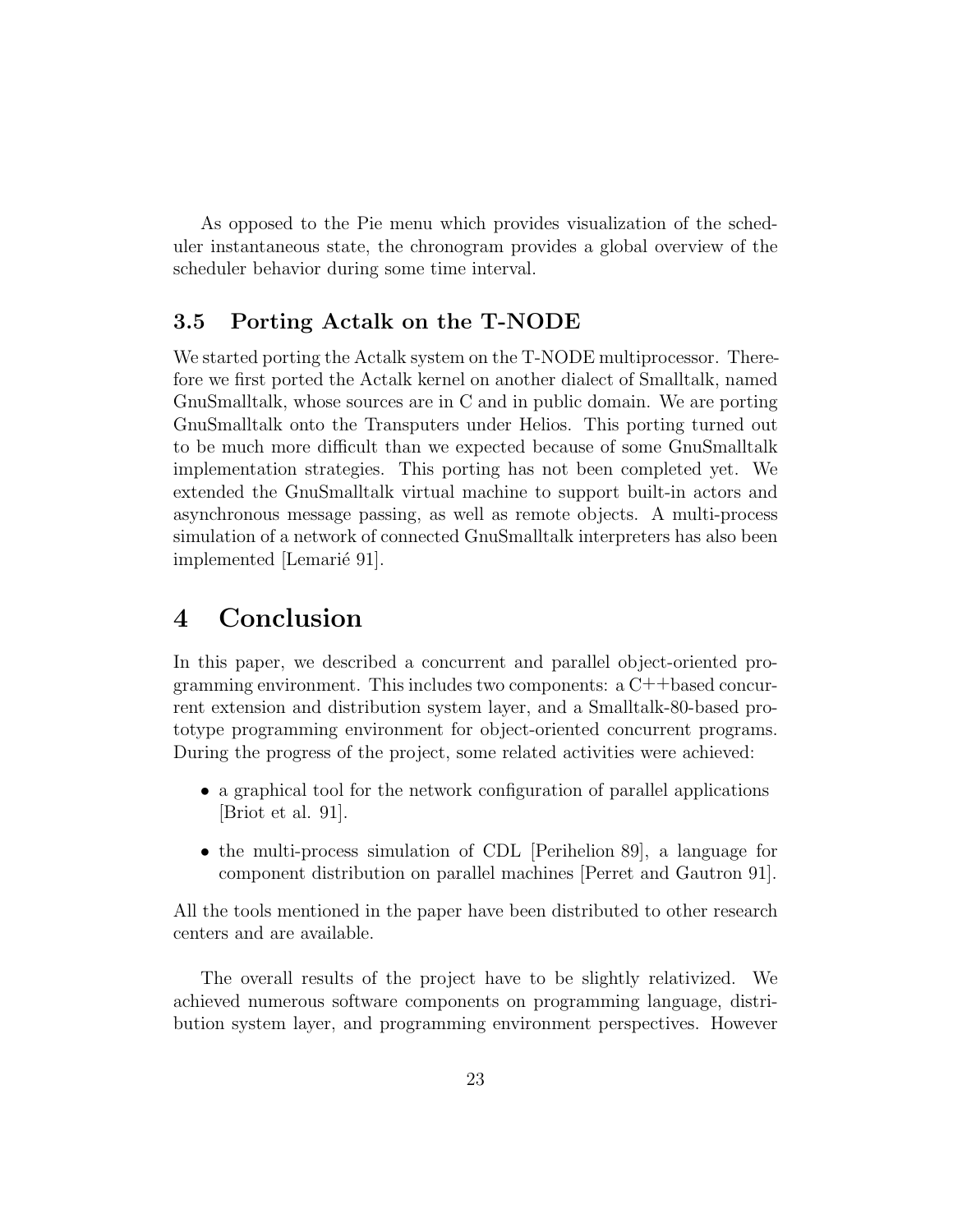we could not fully achieve the most ambitious part of our project, that is to join these components into an integrated chain of development. The main reason of this failure was the real difficulty encountered in porting existing sequential tools on a parallel machine. Nevertheless we hope that the numerous software components that we designed and implemented, as well as our experience discussed in several research papers, will be useful for next developments of software for parallel computers.

# References

- [ABCL 90] "ABCL: An Object-Oriented Concurrent System". Computer Systems Series. Edited by A. Yonezawa. MIT Press, 1990.
- [Agha 86] G. Agha, "Actors: a Model of Concurrent Computation in Distributed Systems". Series in Artificial Intelligence, MIT Press, 1986.
- [America 87] Pierre America, "Inheritance and Subtyping in a Parallel Object-Oriented Language". In ECOOP'87, Paris (France), June 1987.
- [America 90] Pierre America, "A Parallel Object-Oriented Language with Inheritance and Subtyping". In OOPSLA'90, Ottawa (Canada), October 1990.
- [Bouabsa 90] M. Bouabsa, "Une Extension du MVC pour Actalk". Dea Report, University Paris VI, France, September 1990.
- [Bouron et al. 90] T. Bouron, J. Ferber and F. Samuel, "A Multiagent Testbed for Heterogeneous Agents". In 2nd European Workshop on Modelizing Autonomous Agents and Multi-Agent Worlds (MAAMAW'90), Paris (France), July 1990.
- [Briot 89] J.-P. Briot, "Actalk: a Testbed for Classifying and Designing Actor Languages in the Smalltalk-80 Environment". In ECOOP'89, Nottingham (GB), July 1989.
- [Briot 90] J.-P. Briot, "OOCP = OOP + C". In *TOOLS PACIFIC*'90, Sydney (Australia), November 1990.
- [Briot and Gautron 89] J.P. Briot and P. Gautron, "Development of an Environment for Specification and Execution of Active Objects on Parallel Machines". European Community Parallel Computing Action: Application N0 4232, Research Proposal. April 1989.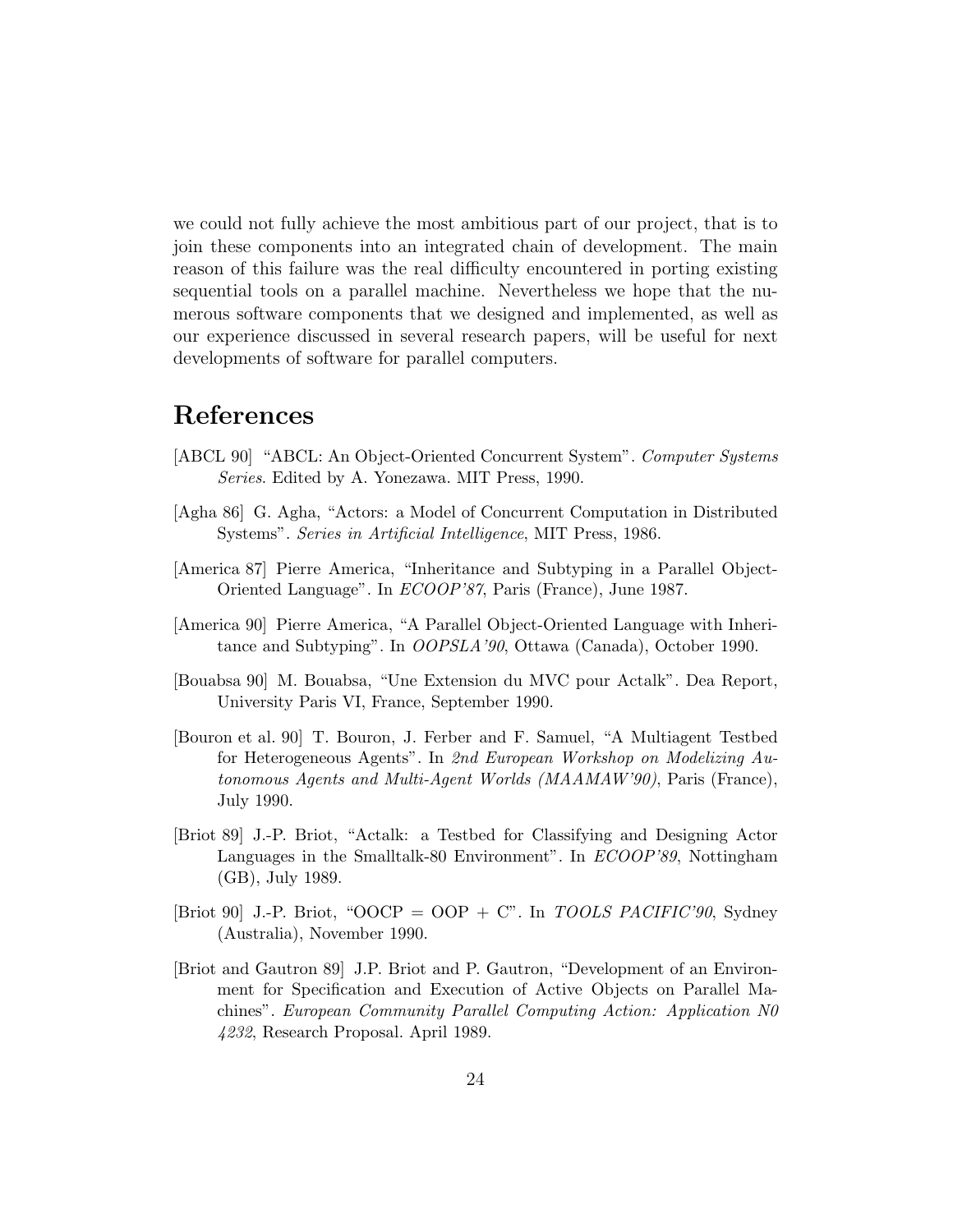- [Briot et al. 91] J.P. Briot, P. Gautron, S. Lemarié, L. Lescaudron and H. Saleh, "Development of an Environment for Specification and Execution of Active Objects on Parallel Machines". European Community Parallel Computing Action: Application N0 4232, Project Report, March 1991.
- [Decouchant et al. 89] D. Decouchant, S. Krakowiak, M. Meysembourg, M. Riveill, X. Rousset de Pina, "A Synchronization Mechanism for Typed Objects in a Distributed System". In ACM SIGPLAN Workshop on Object-Based Concurrent Programming, Volume 24, number 4, San Diego (USA), April 1989.
- [Drogoul et al. 91] A. Drogoul, J. Ferber and E. Jacopin, "Viewing Cognitive Modeling as Eco-Problem Solving: the Pengi Experience". Laforia Research Report No 2/91, Institut Blaise Pascal, U. of Paris VI, Paris, France, January 1991.
- [Goldberg and Robson 83] A. Goldberg and D. Robson, "Smalltalk-80: the Language and its Implementation," Series in Computer Science, Addison Wesley, 1983.
- [Hopkins et al. 89] T. Hopkins, I. Williams and M. Wolczko, "Mushroom A Distributed Multi-User Object-Oriented Programming Environment," Technical Report, Dept. of Computer Science, U. of Manchester, U.K., 1989.
- [Kafura and Lee] Dennis G.Kafura and Keung Hae Lee. "Inheritance in Actor Based Concurrent Object Oriented Languages". In ECOOP'89, Nottingham (GB), July 1989.
- [Kahn and Saraswat 90] K.M. Kahn and V.A. Saraswat, "Complete Visualizations of Concurrent Programs and their Executions". IEEE Workshop on Visual Languages, IEEE Computer Society Press, October 1990.
- [Krasner and Pope 88] G.E. Krasner and S.T. Pope, "A Cookbook for Using the Model-View-Controller User Interface Paradigm in Smalltalk-80". Journal of Object-Oriented Programming (JOOP), Vol. 1, No 3, August-September 1988.
- [Lalonde and Pugh 89] W.A. Lalonde and J.R. Pugh, "Pie Menus". Journal of Object-Oriented Programming (JOOP), Vol. 2, No 1, May-June 1989.
- [Lalonde et al. 86] W.R. Lalonde, D.A. Thomas and J.R. Pugh, "Actors in a Smalltalk Multiprocessor: a Case for Limited Parallelism". Technical Re-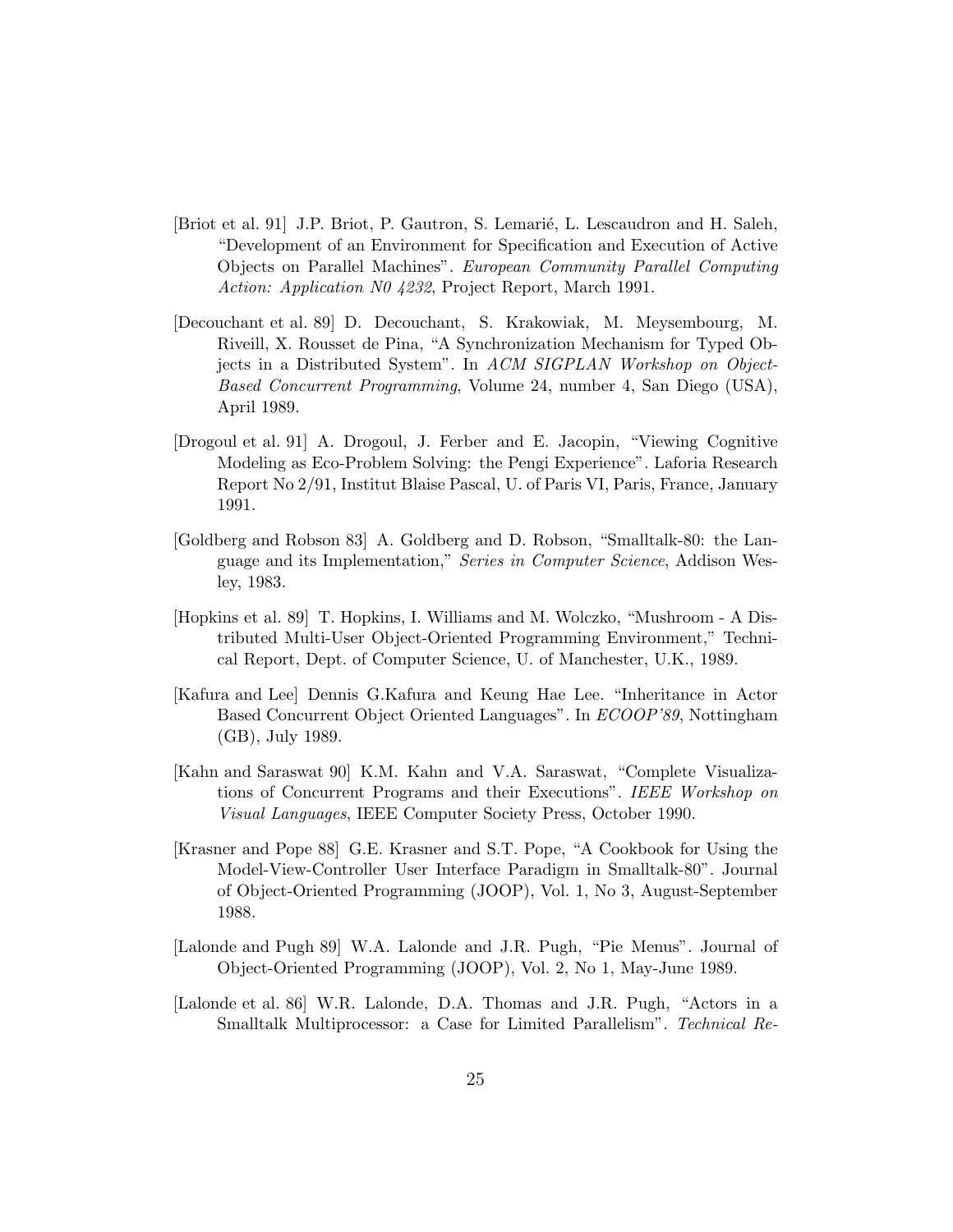port SCS-TR-91, School of Computer Science, Carleton University, Ottawa (Canada), May 1986.

- [Lemarié 91] Sylvie Lemarié, "Simulation d'une architecture multiprocesseur à mémoire répartie. Application à un système acteur réparti". In  $AFUU'91$ , Paris, March 91.
- [Manning 87] C.R. Manning, "Traveler: the Apiary Observatory". In ECOOP'87 Paris (France), June 1987.
- [OOCP 87] "Object-Oriented Concurrent Programming". Computer Systems Series. Edited by A. Yonezawa and M. Tokoro, MIT Press, 1987.
- [Okamura and Tokoro 90] "ConcurrentSmalltalk-90". In TOOLS PACIFIC'90, Sydney (Australia), November 1990.
- [Perihelion 89] Perihelion Software. "The Helios Operating System". Prentice Hall, 1989.
- [Perret and Gautron 91] Jérôme Perret and Philippe Gautron, "SIMCDL: Simulating CDL Parallel Programming on a Sequential Environment". Working paper.
- [Saleh and Gautron 91] Hayssam Saleh and Philippe Gautron, "A System Library for C++ Distributed Applications on Transputer". In Applications of Transputers 91, IOS Press, Glasgow (Scotland), August 1991.
- [Saleh and Gautron 91] Hayssam Saleh and Philippe Gautron, "A Concurrent C++ Extension for Writing Distributed Applications". In ECOOP'91 Workshop on Concurrent Object-Oriented Programming. Genève (Suisse), July 1991.
- [Saleh and Gautron 92] Hayssam Saleh and Philippe Gautron, "A Concurrency Control Mechanism for C++ Objects". To appear in Lecture Notes in Computer Sciences. Edited by Tokoro and al, Springer-Verlag, 1992.
- [Tomlinson and Singh 89] Chris Tomlinson and Vineet Singh, "Inheritance and Synchronization with enabled sets". In OOPSLA'89, New Orleans (US), October 1989.
- [Voyer 89] R. Voyer, "A Tool for Generating Knowledge Representation in Smalltalk-80". In TOOLS PACIFIC'90, Sydney (Australia), November 1990.